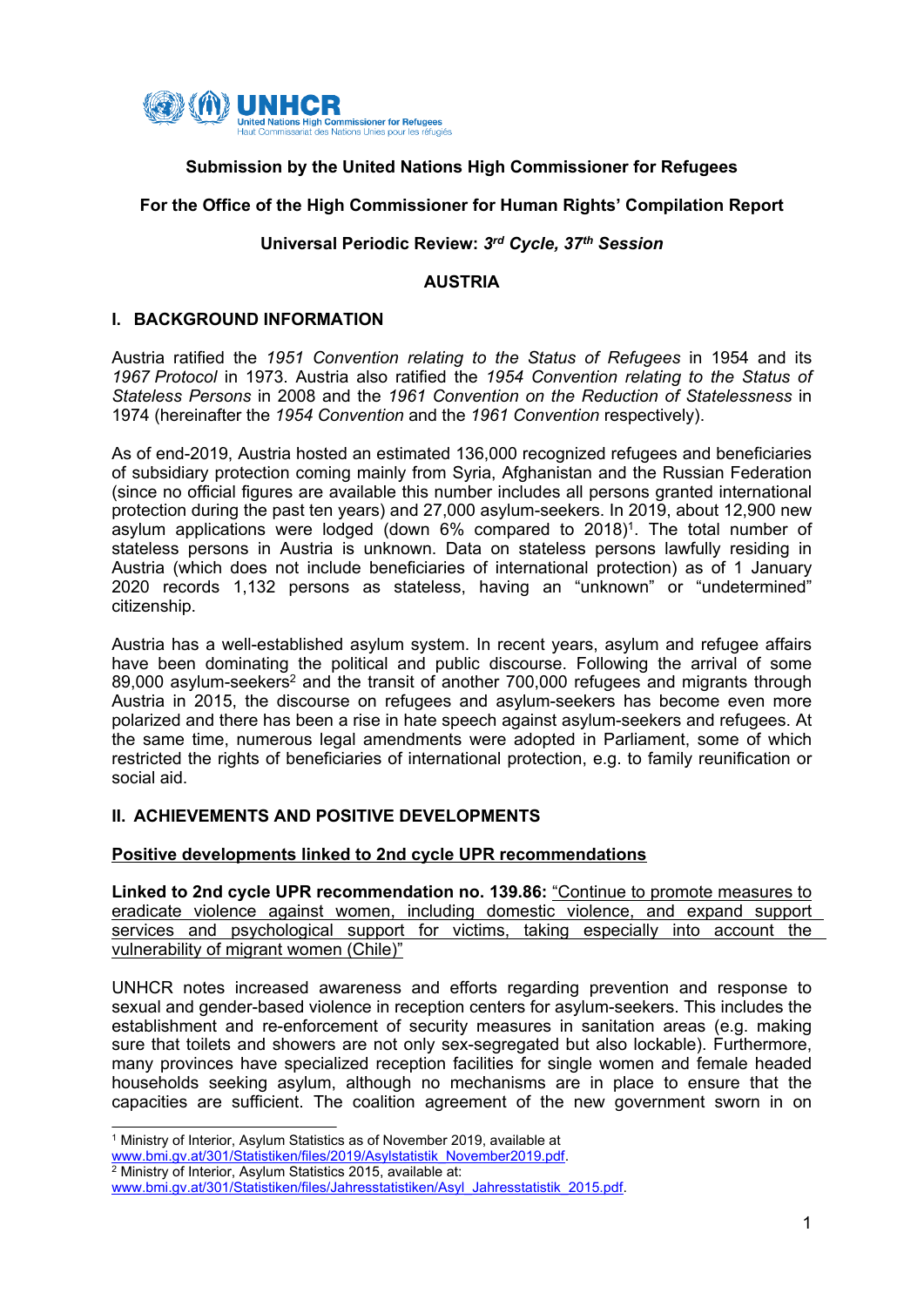7 January 2020 foresees the adoption of <sup>a</sup> National Action Plan on Protection against Violence which shall ensure the funding and expansion of victim support institutions.

### **Linked to 2nd cycle UPR recommendation no. 139.125:** "Improve the situation of asylum seekers and quarantee their rights to an adequate standard of living and remedy their housing conditions (Albania)"

Since the reception crisis in 2015 and 2016, reception conditions have been improved. There are no more temporary mass shelters or overcrowded facilities. At the same time, the quality and conditions of accommodation and support in reception facilities still varies greatly as there are no harmonized reception standards and the respective responsibility is shared between the Federal Government and the nine Provinces.

# **III. KEY PROTECTION ISSUES, CHALLENGES AND RECOMMENDATIONS**

# **Challenges linked to outstanding 2nd cycle UPR recommendations**

#### **Issue 1: Initial reception of unaccompanied and separated asylum-seeking children**

**Linked to 2nd cycle UPR recommendation no. 139.128:** "Provide proper assistance for the increasing number of unaccompanied minor refugees during their initial reception in Austria (Brazil)"

While unaccompanied and separated asylum-seeking children (UASC) are assigned a legal representative as soon as they apply for asylum, guardians are appointed only once children are admitted to the asylum procedure and placed in <sup>a</sup> provincial reception facility – in cases where an age assessment is conducted, this often takes <sup>a</sup> few months. During that initial period, where abscondment from reception centres is also more frequent, children lack <sup>a</sup> person who supports and legally represents them in all aspects of life with <sup>a</sup> view to ensuring their best interests.

The custody courts normally assign the local child protection authority as guardians, where professional social workers trained in child protection assume this task. The expertise and experience of local child protection authorities ultimately entrusted with the guardianship of UASC in working with refugee children varies, and their resources for training and exchange of information are limited. Standards on the implementation of guardianship (such as systematic needs assessments, case planning and monitoring) are not always fully applied.

National legislation foresees that if <sup>a</sup> UASC is unable to furnish proof of <sup>a</sup> claimed under-age status which, on the basis of the available results of the preliminary investigation, is doubtful to the asylum authority, the latter may give instructions for radiological examinations, in particular x-ray examinations, to be carried out under <sup>a</sup> multifactorial examination technique for the purpose of age assessment. Even though, there are no regular statistics, data published by the Ministry of Interior<sup>3</sup> shows a frequent reliance on medical age examination techniques. Between January and October 2019, in 477 cases an x-ray of the hand/wrist was commissioned as <sup>a</sup> first step in the age assessment process, and in 116 of those cases <sup>a</sup> full multifactorial age assessment including <sup>a</sup> physical examination and x-rays of teeth and clavicles was completed.

The best interests of the child principle is not continuously and primarily considered by all actors that take actions affecting asylum-seeking and refugee children, including asylum authority, administrative courts and authorities in charge of reception facilities for asylumseekers. To date, there are no standard operating procedures in place to facilitate the

<sup>3</sup> Parliamentary request regarding "*Asylverfahren minderjähriger Asylsuchender in Österreich*" BMI-LR2220/0675-V/8/2019, 16.12.2019, available at [www.parlament.gv.at/PAKT/VHG/XXVII/AB/AB\\_00038/imfname\\_776146.pdf](http://www.parlament.gv.at/PAKT/VHG/XXVII/AB/AB_00038/imfname_776146.pdf)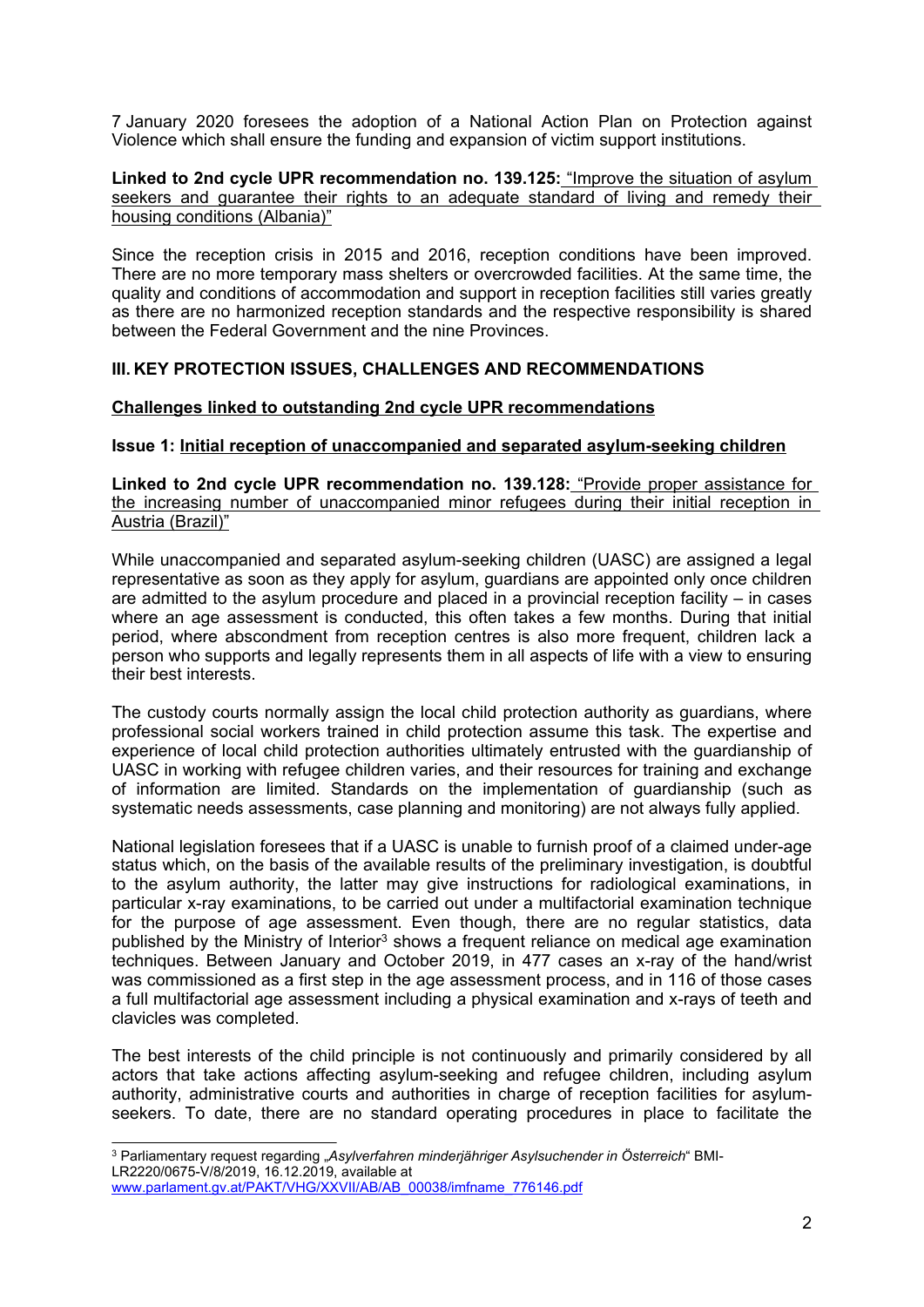involvement of child protection experts in decisions concerning child asylum-seekers and refugees although this is the case in other areas, such as family and juvenile law.

The government programme for the period 2020-2024 under the chapter quick and fair asylum procedures commits to ensure <sup>a</sup> speedy appointment of <sup>a</sup> guardian for UASC through the child protection authority and <sup>a</sup> consideration of the best interests of the child principle in the asylum procedure but so far no legislative changes or standard operating procedures have been initiated.

### **Recommendations:**

UNHCR recommends that the Government of Austria

- a) Systematically assign <sup>a</sup> guardian to all UASC without delay or pre-condition (such as age assessments) from day one of their arrival or, if later, upon identification; 4
- b) Provide effective support for the needs of asylum-seeking and refugee children also to mitigate the risk of children going missing;
- c) Adapt existing national legislation and practice by replacing medical age assessments by <sup>a</sup> multidisciplinary procedure, which also takes into account developmental, psychological, environmental and cultural factors, and by introducing the possibility to separately appeal the outcome of the age determination procedure;<sup>5</sup> and
- d) Ensure that the best interests of the child are the primary consideration of all actors in every decision or action pertaining to asylum-seeking and refugee children, irrespective of their status or nationality.

#### **Issue 2: Work permits in favor of asylum-seekers**

**Linked to 2nd cycle UPR recommendation no. 140.22:** "Consider issuing, upon request, provisional work permits in favor of asylum seekers (Brazil)"

While according to the *Foreigners Employment Act*, asylum-seekers have access to the labour market three months after their admission to the Austrian asylum procedure, an ordinance of the Federal Ministry of Economy and Work of 2004 limits their access to the labour market to seasonal employment for <sup>a</sup> maximum duration of six months per year. In practice, it is very difficult for asylum-seekers to obtain such <sup>a</sup> work permit, as they often do not possess respective skills and are not allowed to attend relevant training (in many cases German language courses are not offered to them). Apart from this, asylum-seekers can only engage in community service, become self-employed in professions that do not require <sup>a</sup> license (including sex work) or provide services in private households (e.g. garden work or childcare). Very few asylum-seekers manage to find employment and generate an income which makes them self-sufficient. While a decree of the former Minister of Social Affairs of 2012 had declared young asylum-seekers under 25 years-old eligible to obtain work permits for vocational training in areas where there was <sup>a</sup> shortage of trainees, this option was closed in September 2018.

#### **Recommendations:**

UNHCR recommends that the Government of Austria

a) Amend national legislation and administrative procedures to grant asylum-seekers effective access to the labour market during their asylum proceedings, at the very least no later than six months following the lodging of the application if <sup>a</sup> decision has not been taken, and if the delay cannot be attributed to the applicant.

<sup>4</sup> For detailed recommendations in German see UNHCR "*Vorschläge für ein verbessertes Obsorgesystem für unbegleitete Kinder und Jugendliche in Österreich*", available at [www.unhcr.org/dach/wp](http://www.unhcr.org/dach/wp-content/uploads/sites/27/2019/02/AT_UNHCR_Obsorge-f%C3%BCr-unbegleitete-Kinder-und-Jugendliche.pdf)[content/uploads/sites/27/2019/02/AT\\_UNHCR\\_Obsorge-f%C3%BCr-unbegleitete-Kinder-und-Jugendliche.pdf](http://www.unhcr.org/dach/wp-content/uploads/sites/27/2019/02/AT_UNHCR_Obsorge-f%C3%BCr-unbegleitete-Kinder-und-Jugendliche.pdf). <sup>5</sup> CRC, N.B.F. against Spain, 27.9.2018, CRC/C/79/D/11/2017, available at

[https://tbinternet.ohchr.org/\\_layouts/treatybodyexternal/Download.aspx?symbolno=CRC%2FC%2F79%2FD%2F](https://tbinternet.ohchr.org/_layouts/treatybodyexternal/Download.aspx?symbolno=CRC%2FC%2F79%2FD%2F11%2F2017&Lang=en) [11%2F2017&Lang=en](https://tbinternet.ohchr.org/_layouts/treatybodyexternal/Download.aspx?symbolno=CRC%2FC%2F79%2FD%2F11%2F2017&Lang=en).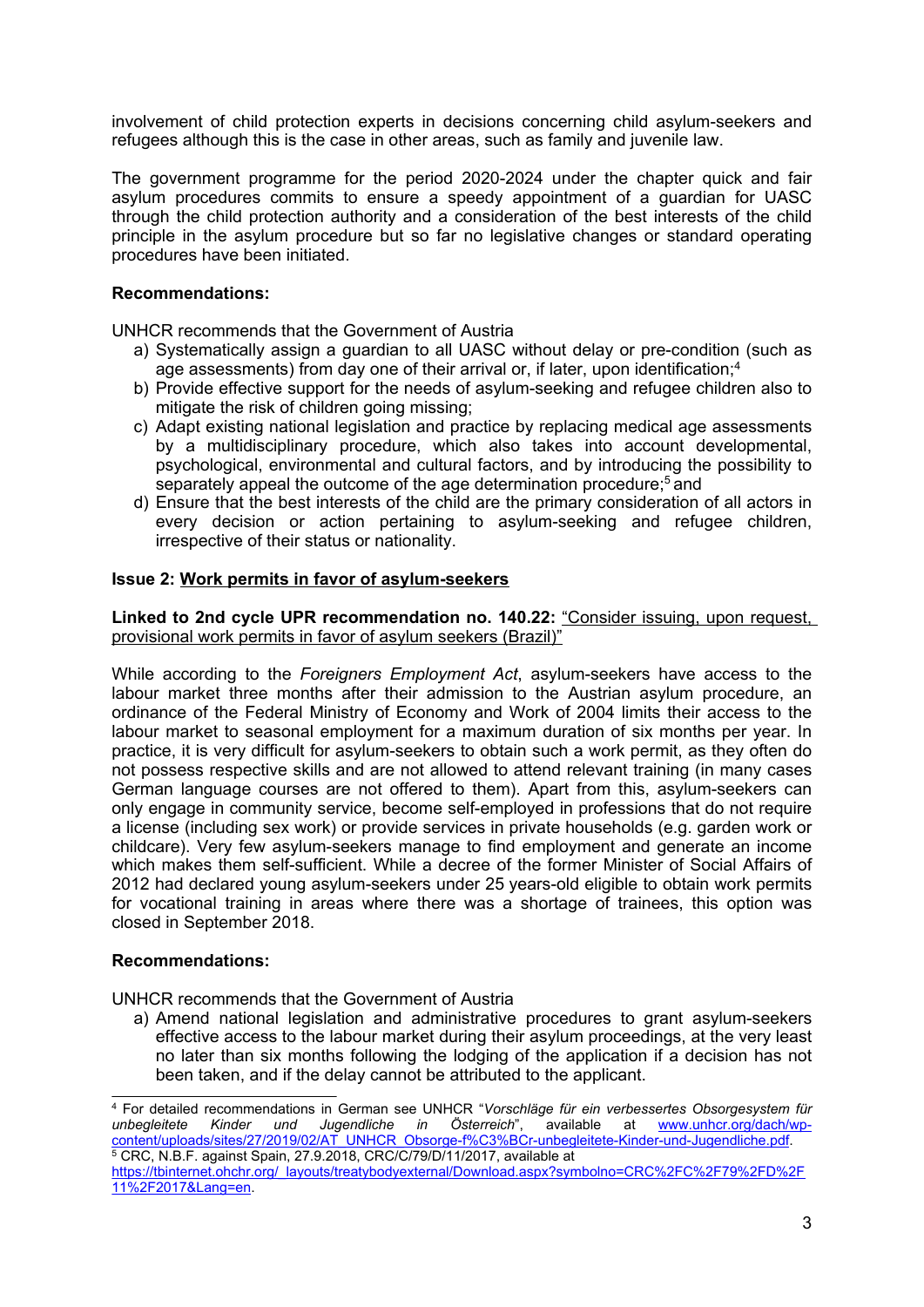# **Additional protection challenges**

# **Issue 3: Independent legal aid**

Many asylum-seekers do not have access to free legal counselling during the first instance procedure. Those who are not recognized as refugees by the Federal Office for Immigration and Asylum are currently assigned an NGO contracted by the Ministry of Justice for legal counselling and legal representation at the appeal stage. In 2019, the Austrian Parliament adopted an *Act for the Establishment of <sup>a</sup> new Federal Agency for Care and Support Services* which inter alia foresees that legal counselling and representation shall in the future be provided through counsellors employed by that Agency. UNHCR is concerned that, although the law provides for independent and instruction-free legal counselling, full independence will be difficult to guarantee due to the fact that the Agency is 100% owned by the state of Austria.<sup>6</sup>

# **Recommendations:**

UNHCR recommends that the Government of Austria:

- a) Systematically make accessible quality legal counselling and representation for asylum-seekers of adequate quality throughout the entire asylum procedure and especially also in the first instance procedure;
- b) Ensure that legal aid and representation for asylum-seekers continues to be independent.

# **Issue 4: Social aid for beneficiaries of international protection**

In May 2019, the Austrian Parliament adopted <sup>a</sup> framework law foreseeing that beneficiaries of subsidiary protection shall only be entitled to core social aid benefits at the level of the basic care and welfare support which is provided also to asylum-seekers. Furthermore, recognized refugees should only be entitled to full social aid if they can demonstrate German language skills at level B1 or English at level C1. While the latter provision has meanwhile been annulled by the Constitutional Court in December 2019, UNHCR is concerned that beneficiaries of subsidiary protection, who have fled war and/or ill-treatment and are often unable to return to their countries of origin for many years will fall below the national poverty line. 7

# **Recommendations:**

UNHCR recommends that the Government of Austria:

a) Amend national legislation to grant the same treatment with respect to social aid as is accorded to Austrian nationals to beneficiaries of subsidiary protection.

# **Issue 5: Statelessness**

UNHCR'<sup>s</sup> report *Mapping Statelessness in Austria<sup>8</sup>* published in 2017 found that the status and rights of stateless persons in Austria depend largely on whether or not they qualify for <sup>a</sup> residence status for other reasons since statelessness is not <sup>a</sup> ground for granting <sup>a</sup> residence permit. Stateless people who are in an irregular situation including those whose asylum applications have been finally rejected often receive <sup>a</sup> decision to terminate their residence. In this situation, stateless persons neither have the right to work nor receive any

<sup>8</sup> UNHCR, *Mapping Statelessness in Austria,* January 2017, available at: <https://www.refworld.org/docid/58b6e5b14.html>.

<sup>6</sup> For <sup>a</sup> detailed analysis in German, see: *UNHCR-Analyse des Entwurfs für ein BBU-Errichtungsgesetz*, 11 April

<sup>2019,</sup> available at: <https://www.refworld.org/docid/5cb0685f4.html>. 7 For <sup>a</sup> detailed analysis in German, see: *UNHCR-Analyse des Entwurfs für ein Sozialhilfe-Grundsatzgesetz*, 8 January 2019, available at: <u><https://www.refworld.org/docid/5c347ac84.html></u>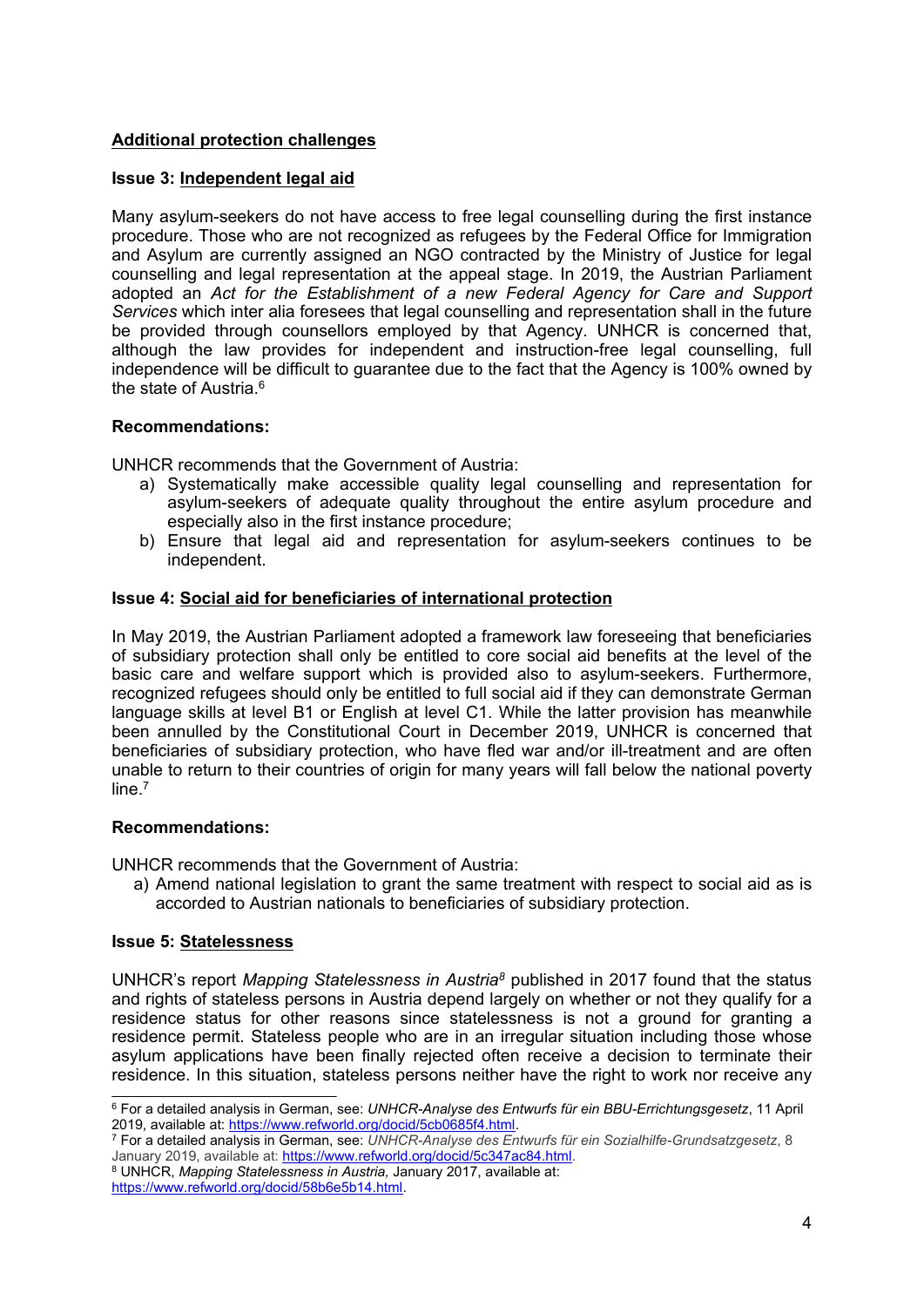social aid benefits. Once it has been established that stateless persons cannot be deported, they are granted <sup>a</sup> so-called "tolerated stay" which after one year entitles them to <sup>a</sup> residence permit. Also, statelessness can be "inherited" in Austria as under the special provision for bestowal of nationality to children born stateless in Austria (article 14 of the Austrian Nationality Act), stateless children can apply for citizenship only after reaching 18 years of age and not later than two years after having reached the age of majority.

#### **Recommendations:**

UNHCR recommends that the Government of Austria:

- a) Establish an accessible, fair and efficient procedure to determine statelessness conducted by <sup>a</sup> specialized authority; introduce <sup>a</sup> residence permit on account of statelessness; and ensure full human rights for all stateless persons in Austria;
- b) Accord Austrian citizenship to otherwise stateless children born in the territory of the State party, unless <sup>a</sup> child can acquire citizenship of one of his or her parents immediately after birth through <sup>a</sup> non-discretionary procedure.

#### **Issue 6: Family reunification for beneficiaries of international protection**

In 2016, restrictions to the right to family reunification for beneficiaries of international protection were introduced. Beneficiaries of subsidiary protection now face <sup>a</sup> three-year waiting period, starting from the day they are granted status, before their core family members can apply for family reunification. In addition, they must prove sufficient living space, income and health insurance for the family members who seek family reunion. Exceptions from these requirements might be granted pursuant to Article 8 of the European Convention on Human Rights but are rarely approved for families depending on social aid. Formal requirements (e.g. religious weddings are not accepted) and practical barriers (fees; applications ought to be lodged in person with the Austrian embassy) pose additional obstacles.<sup>9</sup>

#### **Recommendations:**

UNHCR recommends that the Government of Austria:

a) Reduce legal and administrative barriers for family reunification with beneficiaries of international protection in Austria.

**UNHCR July 2020**

<sup>&</sup>lt;sup>9</sup> For a description of law and practice in German, see: [https://www.unhcr.org/dach/wp](https://www.unhcr.org/dach/wp-content/uploads/sites/27/2017/02/AUT_UNHCR-FRU_2017.pdf)[content/uploads/sites/27/2017/02/AUT\\_UNHCR-FRU\\_2017.pdf](https://www.unhcr.org/dach/wp-content/uploads/sites/27/2017/02/AUT_UNHCR-FRU_2017.pdf).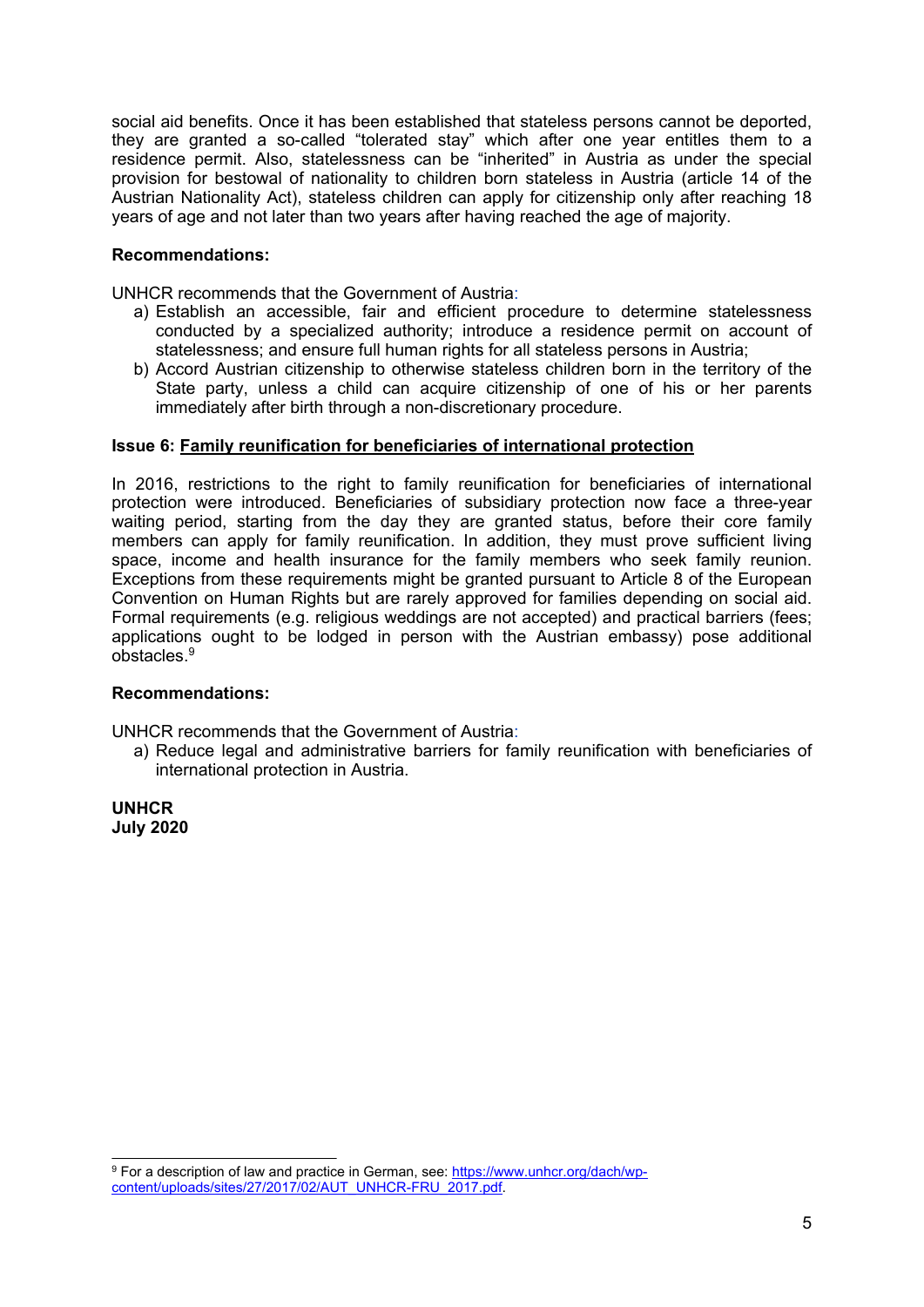### **ANNEX**

#### **Excerpts of relevant Recommendations from the 2nd cycle Universal Periodic Review, Concluding Observations from UN Treaty Bodies and Recommendations of Special Procedures mandate holders**

#### **AUSTRIA**

We would like to bring your attention to the following excerpts from the  $2^{\text{nd}}$  cycle UPR recommendations, UN Treaty Monitoring Bodies' Concluding Observations, and recommendations from UN Special Procedures mandate holders' reports relating to issues of interest and persons of concern to UNHCR with regards to AUSTRIA.

# **I. Universal Periodic Review (Second Cycle – 2015)**

| Recommendation <sup>10</sup>                                                                                                                                                                                                                                                                                                                                                                                                                                                | Recommending<br>State/s                       | Position <sup>1</sup>              |
|-----------------------------------------------------------------------------------------------------------------------------------------------------------------------------------------------------------------------------------------------------------------------------------------------------------------------------------------------------------------------------------------------------------------------------------------------------------------------------|-----------------------------------------------|------------------------------------|
| Acceptance of international norms and Reservations                                                                                                                                                                                                                                                                                                                                                                                                                          |                                               |                                    |
| 139.1. Consider ratifying human rights conventions to which<br>it is not yet party (Plurinational State of Bolivia);<br>Source of position: A/HRC/31/12 - Para. 139                                                                                                                                                                                                                                                                                                         | <b>Bolivia</b><br>(Plurinational<br>State of) | Supported                          |
| 141.6. Ratify the Optional Protocol to the International<br>Covenant on Economic, Social and Cultural Rights, accede<br>to the inquiry procedure and inter-State communications,<br>and ratify the Optional Protocol to the Convention on the<br>Rights of the Child on the involvement of children in armed<br>conflict (France);<br>Source of position: A/HRC/31/12/Add.1 - Para. 3                                                                                       | France                                        | Supported<br>/ Noted <sup>12</sup> |
| 141.3. Ratify the Optional Protocol to the International<br>Covenant on Economic, Social and Cultural Rights and<br>accept the competence of the Committee as regards the<br>inquiry procedure and inter-State communications (Finland);<br>Source of position: A/HRC/31/12/Add.1 - Para. 3                                                                                                                                                                                 | Finland                                       | <b>Noted</b>                       |
| 141.4. Ratify the Optional Protocol to the International<br>Covenant on Economic,<br>Social and Cultural<br><b>Rights</b><br>(Slovakia) (Uruguay) (Montenegro);<br>Source of position: A/HRC/31/12/Add.1 - Para. 3                                                                                                                                                                                                                                                          | Slovakia <sup>13</sup>                        | Noted                              |
| 141.1. Consider ratifying the Optional Protocol to the<br>International Covenant on Economic, Social and Cultural<br>Rights and the third Optional Protocol to the Convention on<br>the Rights of the Child;<br>Source of position: A/HRC/31/12/Add.1 - Para. 2, 3                                                                                                                                                                                                          | Ghana                                         | Supported<br>/ $Noted14$           |
| 140.14. Take concrete steps towards accession to the                                                                                                                                                                                                                                                                                                                                                                                                                        | Philippines                                   | <b>Noted</b>                       |
| InterreationalnGanowentian contiscia ochtagtisten af thee Rightsanfbe found in: "Report of the Working Group<br>All tMigharars Morkers a Revidentibustref 14 and Familio 20 and 4 LtBC 27/3, available at: https://documents-<br>Convented we USO (Philippines, 289/37/PDF/G1528937.pdf?OpenElement<br>concerning<br>Au\$tria<br>found<br>online<br>can<br>be<br>at:<br>All documents regarding the 1784 -cycle UPR<br>DOUGE OI DOSILION - NILIS CON UILBRIDALA ANNe        |                                               |                                    |
| <u>1944 Justia Batiliyy then Coupmention ragent pistuhisosi molination kudendum (Brimidad amot A/HRC/Note Add.1,</u>                                                                                                                                                                                                                                                                                                                                                        |                                               |                                    |
|                                                                                                                                                                                                                                                                                                                                                                                                                                                                             |                                               |                                    |
| Education (The midtage and Fob ago); or g/doc/UNDOC/GEN/G16/041/42/PD6/630604142.pdf?OpenElement<br>SGGPCEP PS SKICK-AJHRCJ3.1/1921 PS Record of Dana Control and cultural rights is of great<br>importance to Again a By rating to<br>Podhey Rights of the <i>Kuhildon possibilities</i> in a high-complaints or appeals on a national and<br><b>[Mopten tegred</b> ) The ratification of the Optional Protocol to ICESCR is still being examined, taking particularly the |                                               |                                    |
| BUSING COF POSTION CASPIRONS TITE AND ACCORDIZED DETERMINES TO THE time being.                                                                                                                                                                                                                                                                                                                                                                                              |                                               |                                    |
| With regard for calculing of the State of the 1990 of the ratify OP to CRC-IC see recommendations 141.7 et al.<br>With regard fo reconnectations of the Continent Protocol to ratify OP to CRC-IC see recommendations 141.7 et a<br>                                                                                                                                                                                                                                        |                                               |                                    |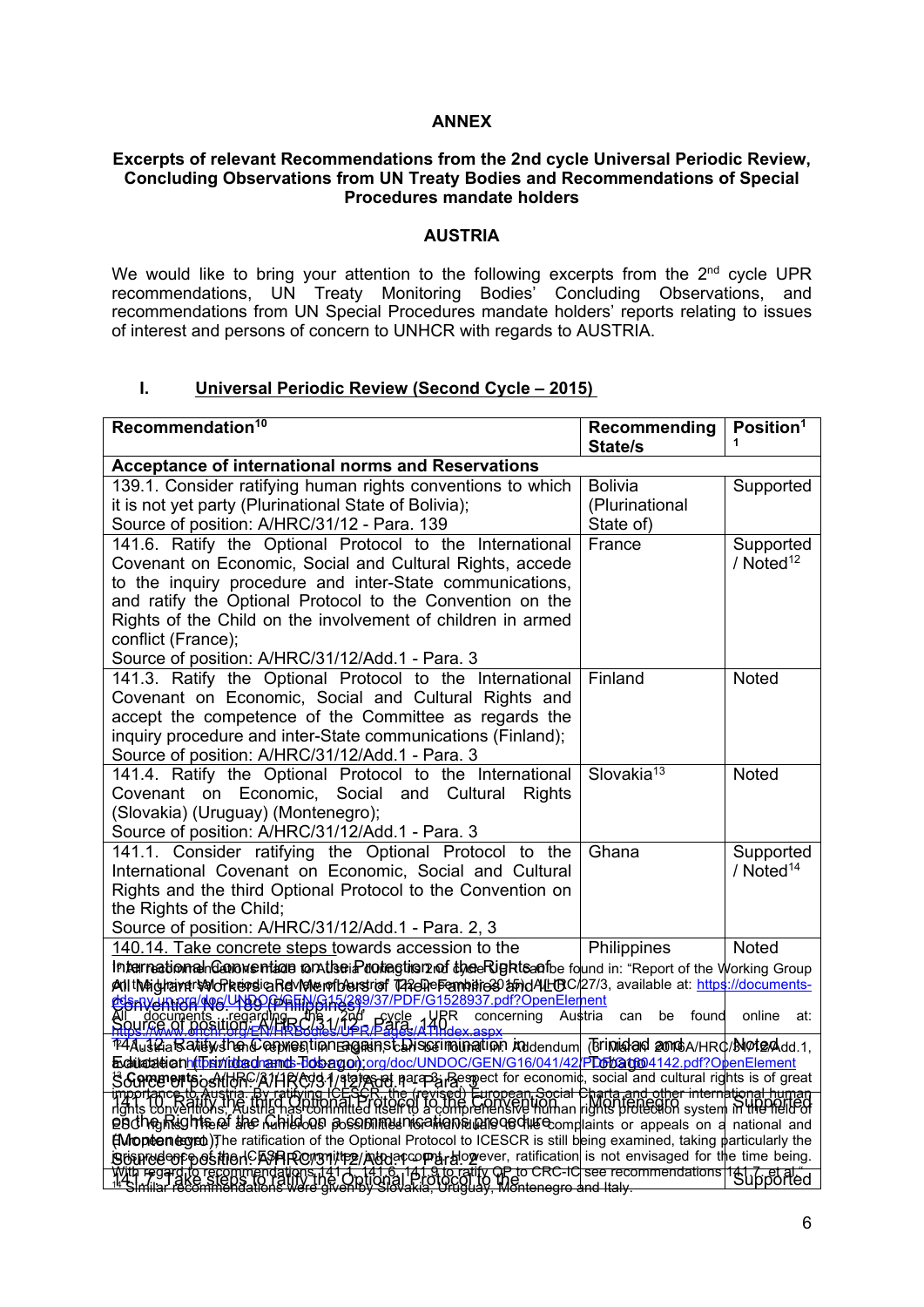| Convention on the Rights of the Child on the involvement of                                                                                                                                                                                                                                    | Slovakia <sup>15</sup>     |                       |
|------------------------------------------------------------------------------------------------------------------------------------------------------------------------------------------------------------------------------------------------------------------------------------------------|----------------------------|-----------------------|
| children in armed conflict (Slovakia);                                                                                                                                                                                                                                                         |                            |                       |
| Source of position: A/HRC/31/12/Add.1 - Para. 2                                                                                                                                                                                                                                                |                            |                       |
| 140.1. Ratify the International Convention on the Protection                                                                                                                                                                                                                                   | Sudan $16$                 | Noted                 |
| of the Rights of All Migrant Workers and Members of Their                                                                                                                                                                                                                                      |                            |                       |
| Families (Sudan);                                                                                                                                                                                                                                                                              |                            |                       |
| Source of position: A/HRC/31/12 - Para. 140                                                                                                                                                                                                                                                    |                            |                       |
| 141.13. Withdraw reservations to the International Covenant                                                                                                                                                                                                                                    | Pakistan <sup>17</sup>     | Supported             |
| on Civil and Political Rights, the International Convention on                                                                                                                                                                                                                                 |                            | / Noted <sup>18</sup> |
| the Elimination of All Forms of Racial Discrimination and the                                                                                                                                                                                                                                  |                            |                       |
| Convention against Torture (Pakistan);                                                                                                                                                                                                                                                         |                            |                       |
| Source of position: A/HRC/31/12/Add.1 - Para. 2                                                                                                                                                                                                                                                |                            |                       |
| 141.17. Withdraw its reservations to the Convention against                                                                                                                                                                                                                                    | <b>Netherlands</b>         | Supported             |
| Torture (Netherlands);                                                                                                                                                                                                                                                                         |                            |                       |
| Source of position: A/HRC/31/12/Add.1 - Para. 2                                                                                                                                                                                                                                                |                            |                       |
| <b>Constitutional &amp; legislative framework</b>                                                                                                                                                                                                                                              |                            |                       |
| 139.2. Continue to improve legislative mechanisms in the                                                                                                                                                                                                                                       | Tajikistan                 | Supported             |
| area of human rights (Tajikistan);                                                                                                                                                                                                                                                             |                            |                       |
| Source of position: A/HRC/31/12 - Para. 139                                                                                                                                                                                                                                                    |                            |                       |
| 139.49. Review the effectiveness of existing legislation to                                                                                                                                                                                                                                    | Iran (Islamic              | Supported             |
| combat racism, hate crime and hate speech (Islamic                                                                                                                                                                                                                                             | Republic of) <sup>19</sup> |                       |
| Republic of Iran);                                                                                                                                                                                                                                                                             |                            |                       |
| Source of position: A/HRC/31/12 - Para. 139                                                                                                                                                                                                                                                    |                            |                       |
| 141.26. Promote incorporating into the national legislation all                                                                                                                                                                                                                                | <b>Ukraine</b>             | Supported             |
| the rights protected under the international conventions and                                                                                                                                                                                                                                   |                            |                       |
| covenants, in particular economic, social and cultural rights                                                                                                                                                                                                                                  |                            |                       |
| (Ukraine);                                                                                                                                                                                                                                                                                     |                            |                       |
| Source of position: A/HRC/31/12/Add.1 - Para. 2                                                                                                                                                                                                                                                |                            |                       |
| 139.4. Continue to harmonize its national legislation on                                                                                                                                                                                                                                       | Nicaragua <sup>20</sup>    | Supported             |
| children with the international standards contained in the                                                                                                                                                                                                                                     |                            |                       |
| Convention on the Rights of the Child and its Protocols, and                                                                                                                                                                                                                                   |                            |                       |
| any other relevant instrument to which it is party                                                                                                                                                                                                                                             |                            |                       |
| (Nicaragua);                                                                                                                                                                                                                                                                                   |                            |                       |
| Source of position: A/HRC/31/12 - Para. 139                                                                                                                                                                                                                                                    |                            |                       |
| <b>Institutions &amp; policies</b>                                                                                                                                                                                                                                                             |                            |                       |
| 139.7. Continue to strengthen the mandate of the Austrian                                                                                                                                                                                                                                      | Croatia <sup>21</sup>      | Supported             |
| Ombudsman Board in order to ensure full compliance with                                                                                                                                                                                                                                        |                            |                       |
| the Paris Principles (Croatia);                                                                                                                                                                                                                                                                |                            |                       |
| Source of position: A/HRC/31/12 - Para. 139                                                                                                                                                                                                                                                    |                            |                       |
| 139.13. Adopt an overarching national action plan on human                                                                                                                                                                                                                                     | Georgia                    | Supported             |
| rights (Georgia);                                                                                                                                                                                                                                                                              |                            |                       |
| Source of position: A/HRC/31/12 - Para. 139                                                                                                                                                                                                                                                    |                            |                       |
| Human rights adugation and training as Respect for economic, social and cultural rights is of great                                                                                                                                                                                            |                            |                       |
| in39briafee Continuite Bo ratiseng WasCressedoreviactic ateopristingcial Chartice yd other international human                                                                                                                                                                                 |                            |                       |
| righter proces time stere otype som alter the bone compresentation and rights protection system in the field of                                                                                                                                                                                |                            |                       |
| ESC rights. The rational and completely property in the second in the complements or appeals on a national and<br>European level. The ratio allocated property in the state of the complaints or appeals on a national and<br>highli                                                           |                            |                       |
|                                                                                                                                                                                                                                                                                                |                            |                       |
| ".http://defarlimple.com/topublichav/uncenesscampedignastycopromosic-IC deleitednAmebdations 141.7. et al.                                                                                                                                                                                     |                            |                       |
| tôfeiraince cand need a ever contural build ensity afriente dountey. Spain Entrates                                                                                                                                                                                                            |                            |                       |
|                                                                                                                                                                                                                                                                                                |                            |                       |
| Frequence Secrets of the Research of the Party of the Contract Construction of the companies of the companies of the companies of the companies of the companies of the companies of the companies of the companies of the com                                                                 |                            |                       |
|                                                                                                                                                                                                                                                                                                |                            |                       |
|                                                                                                                                                                                                                                                                                                |                            |                       |
| 1039:05 a Gentinsure sempletrates enformisminaterisinfojue verziles menus sadnicts in the Behnitemptiary system dannot be fully                                                                                                                                                                |                            |                       |
|                                                                                                                                                                                                                                                                                                |                            |                       |
| avanteed The merifications well in the United Arts are the process of the applied in conformity with the<br>constitutional principle of a public health of process in the constitution of the constitutional principle of<br>a Simil<br><u>organs, judges and jaublis põpsequtos (Bhutan);</u> |                            |                       |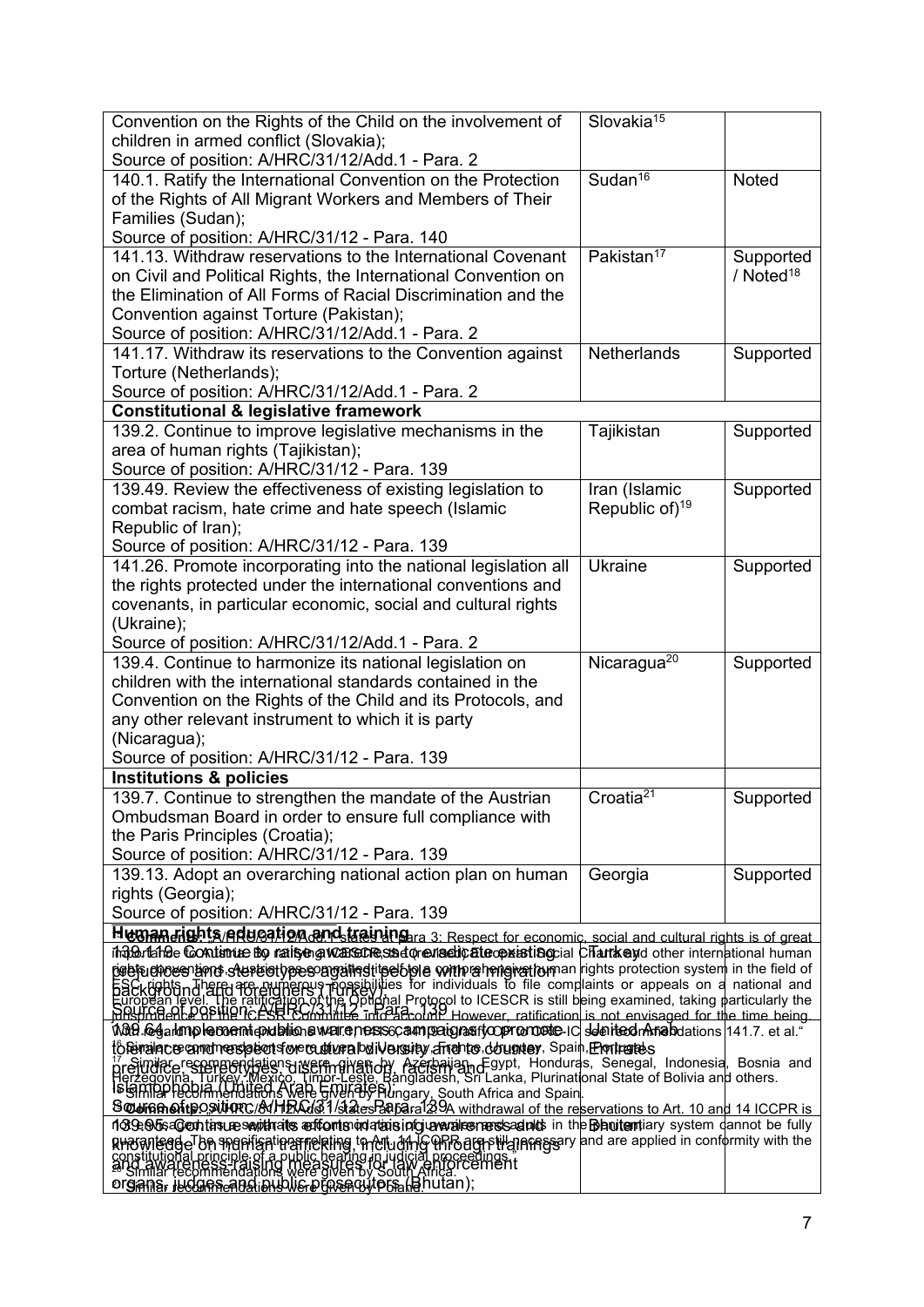| Source of position: A/HRC/31/12 - Para. 139                                                                                                                                                                                                                                              |                                                    |              |
|------------------------------------------------------------------------------------------------------------------------------------------------------------------------------------------------------------------------------------------------------------------------------------------|----------------------------------------------------|--------------|
| Racial discrimination and Non-discrimination                                                                                                                                                                                                                                             |                                                    |              |
| 139.62. Continue promoting tolerance towards persons of<br>different ethnic origins (the former Yugoslav Republic of<br>Macedonia);<br>Source of position: A/HRC/31/12 - Para. 139                                                                                                       | The former<br>Yugoslav<br>Republic of<br>Macedonia | Supported    |
| 139.65. Take all appropriate measures to promote tolerance,<br>intercultural dialogue and respect for diversity in the society<br>(Azerbaijan);<br>Source of position: A/HRC/31/12 - Para. 139                                                                                           | Azerbaijan                                         | Supported    |
| 141.30. Ensure that everyone enjoys the same protection<br>against all forms of discrimination, in all circumstances<br>(Switzerland);<br>Source of position: A/HRC/31/12/Add.1 - Para. 4                                                                                                | Switzerland                                        | <b>Noted</b> |
| 141.33. Increase measures to combat discrimination in all<br>forms (Rwanda);<br>Source of position: A/HRC/31/12/Add.1 - Para. 4                                                                                                                                                          | Rwanda                                             | <b>Noted</b> |
| 141.35. Scale up its efforts to ensure equal protection<br>against all forms of discrimination (Trinidad and Tobago);<br>Source of position: A/HRC/31/12/Add.1 - Para. 4                                                                                                                 | <b>Trinidad and</b><br>Tobago                      | <b>Noted</b> |
| 141.32. Ensure equal protection from all forms of<br>discrimination, including by extending the scope of anti-<br>discrimination regulations, by including the grounds of<br>religion and belief, age and gender identity (Bulgaria);<br>Source of position: A/HRC/31/12/Add.1 - Para. 4 | Bulgaria <sup>22</sup>                             | Noted        |
| 141.46. End discrimination in law and practice against<br>religious and ethnic minorities, in particular against Muslims,<br>and ensure full protection of their rights (Islamic Republic of<br>Iran);<br>Source of position: A/HRC/31/12/Add.1 - Para. 3                                | Iran (Islamic<br>Republic of)                      | <b>Noted</b> |
| 139.5. Address the limitations for children born out of<br>wedlock in accessing Austrian nationality and ensure non-<br>discrimination (Portugal);<br>Source of position: A/HRC/31/12 - Para. 139                                                                                        | Portugal                                           | Supported    |
| 139.42. Put in place measures to combat all forms of racial<br>discrimination (France);<br>Source of position: A/HRC/31/12 - Para. 139                                                                                                                                                   | France                                             | Supported    |
| 139.44. Strengthen its current work to combat racism and<br>xenophobia, by condemning manifestations of intolerance<br>and populism in the political sphere and in the media (Cuba);<br>Source of position: A/HRC/31/12 - Para. 139                                                      | Cuba                                               | Supported    |
| 139.45. Step up efforts to fight racism, racial discrimination,<br>xenophobia and associated intolerance (Senegal);<br>Source of position: A/HRC/31/12 - Para. 139                                                                                                                       | Senegal                                            | Supported    |
| 139.47. Take the necessary steps to combat racial hatred<br>and promote tolerance towards persons of different ethnic<br>origins (Thailand);<br>Source of position: A/HRC/31/12 - Para. 139                                                                                              | Thailand                                           | Supported    |
| 141.44. Work towards establishing and adopting a national<br>strategy aimed at combating all forms of racism and<br>xenophobia (Bahrain);<br>Source of position: A/HRC/31/12/Add.1 - Para. 3<br><b>Conditions of detention</b>                                                           | <b>Bahrain</b>                                     | Noted        |
| 139.99. Introduction of new concrete measures to protect<br>child victims of trafficking and minors in custody and<br>detention (Nonneral bions were given by Egypt, Indonesia, Germany, Hungary                                                                                         | Norway                                             | Supported    |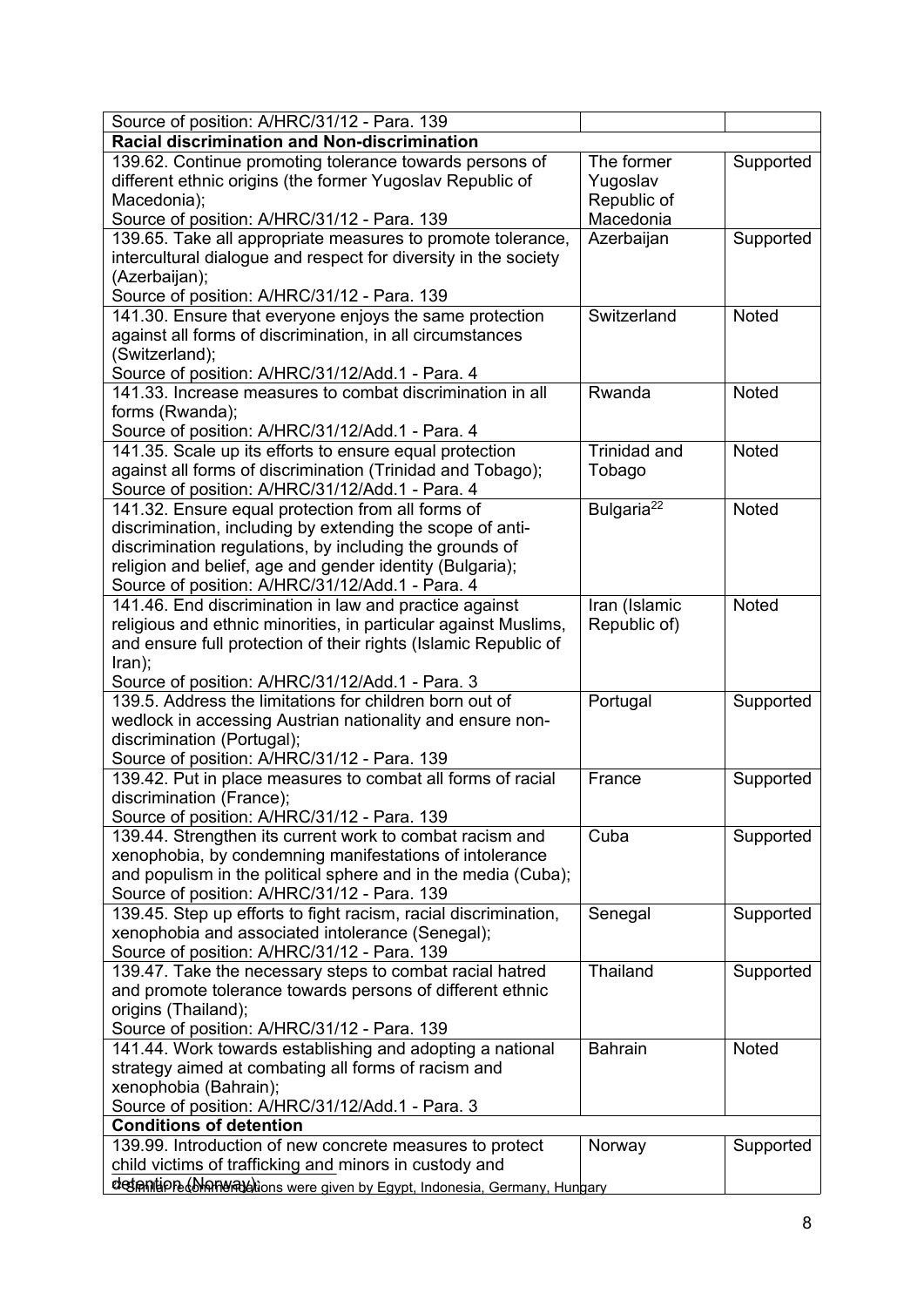| Source of position: A/HRC/31/12 - Para. 139                                                                                                                        |  |
|--------------------------------------------------------------------------------------------------------------------------------------------------------------------|--|
| <b>Prohibition of trafficking</b>                                                                                                                                  |  |
| 139.96. Continue to improve the national infrastructure to<br>Chile<br>Supported                                                                                   |  |
| assist victims of trafficking and develop a national system for                                                                                                    |  |
| the recognition and support of child victims of trafficking                                                                                                        |  |
| (Chile);                                                                                                                                                           |  |
| Source of position: A/HRC/31/12 - Para. 139                                                                                                                        |  |
| 139.94. Continue to ensure that its anti-human-trafficking<br>Philippines<br>Supported                                                                             |  |
| programmes remain victim-oriented and provide effective                                                                                                            |  |
| access to legal and psychological support to child victims of                                                                                                      |  |
| trafficking (Philippines);                                                                                                                                         |  |
| Source of position: A/HRC/31/12 - Para. 139                                                                                                                        |  |
| 139.98. Further promote protection of victims of human<br>Greece<br>Supported                                                                                      |  |
| trafficking, including measures of more effective                                                                                                                  |  |
| investigations and prosecution of perpetrators (Greece);                                                                                                           |  |
| Source of position: A/HRC/31/12 - Para. 139                                                                                                                        |  |
| Sierra Leone<br>139.97. Investigate incidents of human trafficking and offer<br>Supported                                                                          |  |
| full assistance to child trafficking victims (Sierra Leone);                                                                                                       |  |
| Source of position: A/HRC/31/12 - Para. 139                                                                                                                        |  |
| Administration of justice & fair trial                                                                                                                             |  |
| 139.105. Comprehensively investigate incidents and<br>Sierra Leone<br>Supported                                                                                    |  |
| allegations of hate crimes and xenophobic attacks and bring                                                                                                        |  |
| their perpetrators to justice (Sierra Leone);                                                                                                                      |  |
| Source of position: A/HRC/31/12 - Para. 139                                                                                                                        |  |
| Iceland<br>139.104. Ensure that police investigations are carried out in<br>Supported                                                                              |  |
| an impartial and non-discriminatory manner and not based                                                                                                           |  |
| on ethnic profiling (Iceland);                                                                                                                                     |  |
| Source of position: A/HRC/31/12 - Para. 139                                                                                                                        |  |
| 139.106. Investigate all allegations of racial profiling, of the<br>Uzbekistan<br>Supported                                                                        |  |
| practice of unlawful detention and of searches of persons                                                                                                          |  |
| belonging to ethnic and religious minorities, and penalise                                                                                                         |  |
| strictly law enforcement officers who were engaged in such                                                                                                         |  |
| actions (Uzbekistan);                                                                                                                                              |  |
| Source of position: A/HRC/31/12 - Para. 139                                                                                                                        |  |
| 139.103. Investigate all cases of ill-treatment, human rights<br>Azerbaijan<br>Supported                                                                           |  |
| violations committed by law enforcement agencies and                                                                                                               |  |
| prosecute those responsible (Azerbaijan);                                                                                                                          |  |
| Source of position: A/HRC/31/12 - Para. 139                                                                                                                        |  |
| United States of<br>139.101. Ensure transparent and effective investigation and<br>Supported                                                                       |  |
| prosecution where appropriate of alleged human rights<br>America                                                                                                   |  |
| violations by law enforcement officials, particularly in                                                                                                           |  |
| reference to the treatment of members of minority groups                                                                                                           |  |
| (United States of America);                                                                                                                                        |  |
| Source of position: A/HRC/31/12 - Para. 139                                                                                                                        |  |
| Right to an effective remedy, impunity                                                                                                                             |  |
| 141.50. Ensure independent and effective investigation and<br><b>Czech Republic</b><br>Supported<br>prosecution of all cases of alleged human rights violations by |  |
| law enforcement officials (Czech Republic);                                                                                                                        |  |
| Source of position: A/HRC/31/12/Add.1 - Para. 2                                                                                                                    |  |
| 141.48. Improve the investigation of alleged human rights<br>Iran (Islamic<br>Noted                                                                                |  |
|                                                                                                                                                                    |  |
| violations by law enforcement officials, including by<br>Republic of)<br>establishing an independent mechanism to investigate such                                 |  |
| allegations with the power to order disciplinary proceedings                                                                                                       |  |
| and refer cases directly to the judicial authorities (Islamic                                                                                                      |  |
| Republic of Iran);                                                                                                                                                 |  |
| Source of position: A/HRC/31/12/Add.1 - Para. 3                                                                                                                    |  |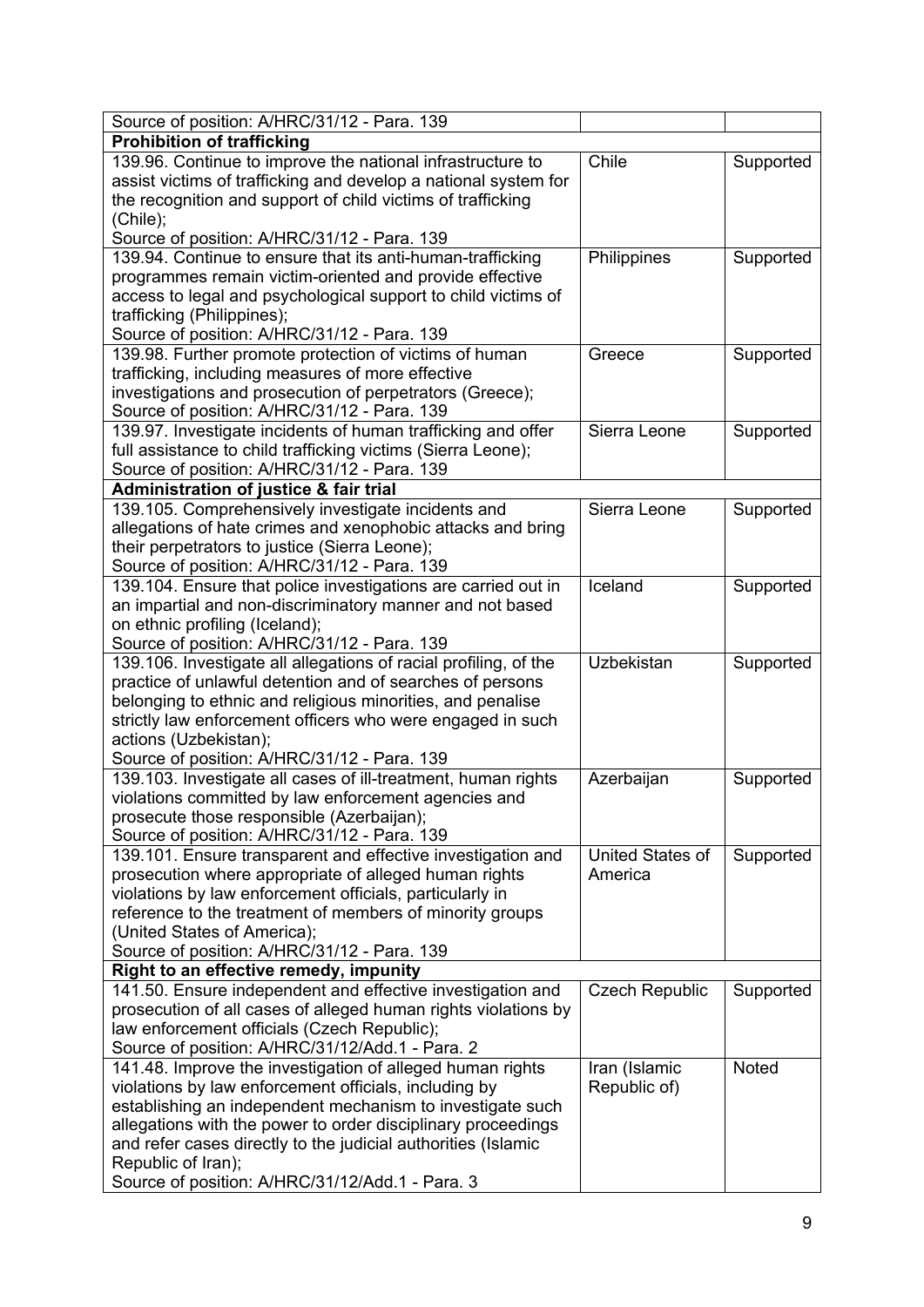| 141.49. Prosecute perpetrators of hate crimes and                                            | Pakistan      | Supported    |
|----------------------------------------------------------------------------------------------|---------------|--------------|
| xenophobic acts and prevent misuse of information and                                        |               |              |
| communications technologies for this purpose (Pakistan);                                     |               |              |
| Source of position: A/HRC/31/12/Add.1 - Para. 2                                              |               |              |
| Right to an adequate standard of living                                                      |               |              |
| 139.129. Put forward further efforts to guarantee the rights of                              | Republic of   | Supported    |
| asylum seekers, migrants and refugees with a view to                                         | Korea         |              |
| delivering an adequate standard of living and access to                                      |               |              |
| affordable public services (Republic of Korea);                                              |               |              |
| Source of position: A/HRC/31/12 - Para. 139                                                  |               |              |
| 139.127. Ensure adequate living conditions for migrants,                                     | Ecuador       | Supported    |
| refuges and asylum seekers for the effective promotion and                                   |               |              |
| protection of their rights (Ecuador);                                                        |               |              |
| Source of position: A/HRC/31/12 - Para. 139<br><b>Right to work</b>                          |               |              |
| 139.111. Continue to enhance senior citizens' workforce                                      | Australia     |              |
|                                                                                              |               | Supported    |
| participation, as advocated under the Federal Plan for                                       |               |              |
| Senior Citizens, adopted in 2012 (Australia);<br>Source of position: A/HRC/31/12 - Para. 139 |               |              |
| 141.69. Take further steps to promote integration of asylum                                  | State of      | Supported    |
| seekers, migrants and refugees and their participation in                                    | Palestine     |              |
| political, cultural and economic life, including by increasing                               |               |              |
| their access to affordable health-care services and to the                                   |               |              |
| employment market (State of Palestine);                                                      |               |              |
| Source of position: A/HRC/31/12/Add.1 - Para. 2                                              |               |              |
| 140.22. Consider issuing, upon request, provisional work                                     | <b>Brazil</b> | Noted        |
| permits in favor of asylum seekers (Brazil);                                                 |               |              |
| Source of position: A/HRC/31/12 - Para. 140                                                  |               |              |
| <b>Right to education</b>                                                                    |               |              |
| 141.28. Adopt specific measures at the legislative and policy                                | Honduras      | Supported    |
| levels to ensure the full inclusion of children from minorities,                             |               |              |
| asylum seekers and migrant backgrounds, and boys and                                         |               |              |
| girls with disabilities, in its educational system (Honduras);                               |               |              |
| Source of position: A/HRC/31/12/Add.1 - Para. 2                                              |               |              |
| 139.121. Take all necessary steps to ensure that children                                    | Turkey        | Supported    |
| with a migration background have unhindered and equal                                        |               |              |
| access to education (Turkey);                                                                |               |              |
| Source of position: A/HRC/31/12 - Para. 139                                                  |               |              |
| <b>Discrimination against women</b>                                                          |               |              |
| 141.25. Make progress in harmonizing its legislation on the                                  | Honduras      | <b>Noted</b> |
| rights of women, non-discrimination and gender equality                                      |               |              |
| (Honduras);                                                                                  |               |              |
| Source of position: A/HRC/31/12/Add.1 - Para. 4                                              |               |              |
| <b>Gender-based violence</b>                                                                 |               |              |
| 139.85. Undertake effective actions to continue the fight                                    | Angola        | Supported    |
| against violence regarding women and children in the family                                  |               |              |
| setting (Angola);                                                                            |               |              |
| Source of position: A/HRC/31/12 - Para. 139                                                  |               |              |
| 139.89. Take effective measures to prevent violence against                                  | Russian       | Supported    |
| women, including domestic violence (Russian Federation);                                     | Federation    |              |
| Source of position: A/HRC/31/12 - Para. 139                                                  |               |              |
| 139.91. Combat violence against women and trafficking of                                     | Djibouti      | Supported    |
| child victims of prostitution (Djibouti);                                                    |               |              |
| Source of position: A/HRC/31/12 - Para. 139                                                  |               |              |
| 139.87. Continue combating violence against women and                                        | Cuba          | Supported    |
| domestic violence, taking into account the vulnerability of                                  |               |              |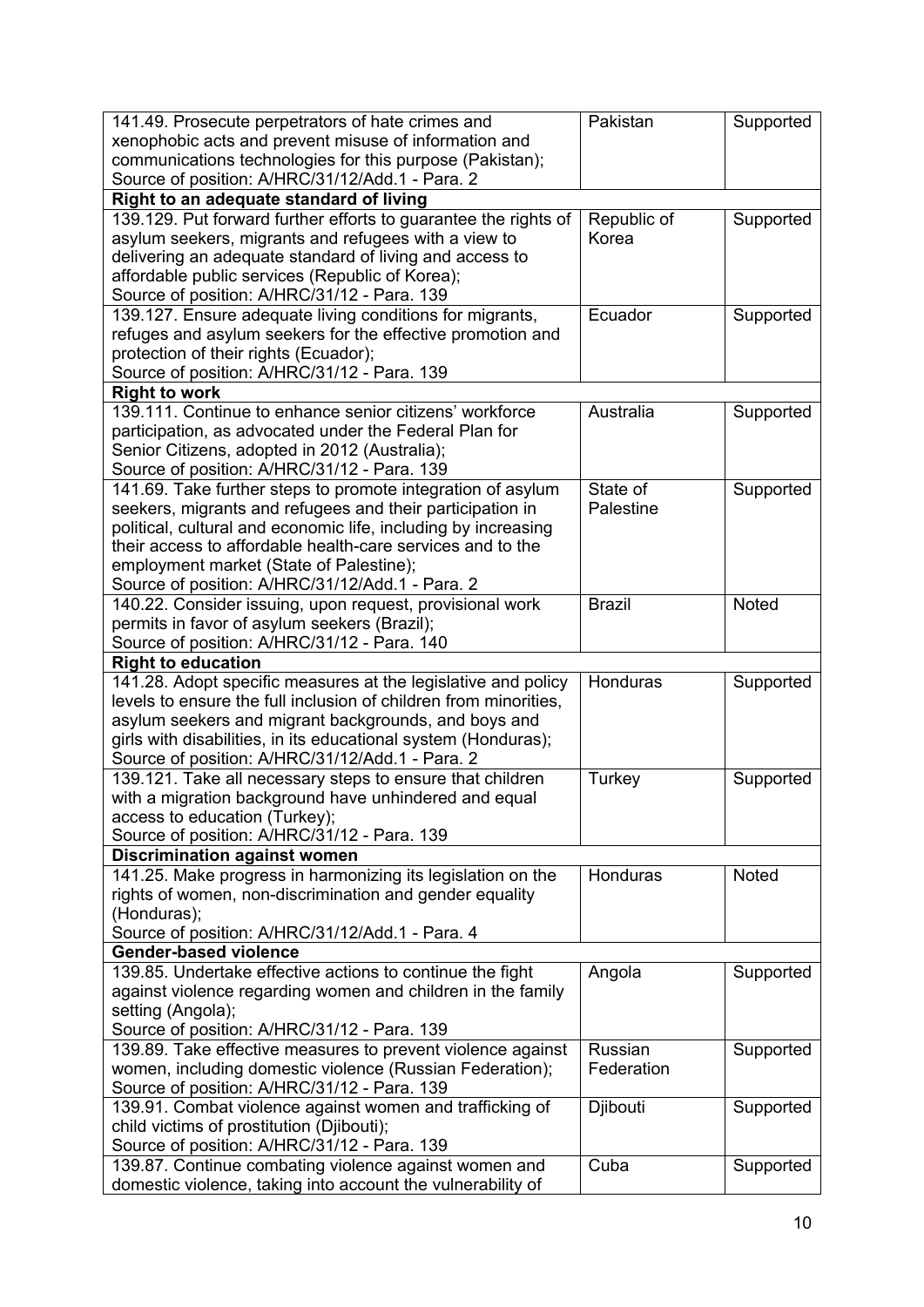| migrant women and adopting new legislative measures in                                                     |                 |              |
|------------------------------------------------------------------------------------------------------------|-----------------|--------------|
| support of this group (Cuba);                                                                              |                 |              |
| Source of position: A/HRC/31/12 - Para. 139                                                                |                 |              |
| 139.86. Continue to promote measures to eradicate violence                                                 | Chile           | Supported    |
| against women, including domestic violence, and expand                                                     |                 |              |
| support services and psychological support for victims,                                                    |                 |              |
| taking especially into account the vulnerability of migrant                                                |                 |              |
| women (Chile);                                                                                             |                 |              |
| Source of position: A/HRC/31/12 - Para. 139                                                                |                 |              |
| <b>Children</b>                                                                                            |                 |              |
| 139.88. Develop a comprehensive national strategy to                                                       | Poland          | Supported    |
| prevent and address all forms of violence against children                                                 |                 |              |
| with a view to strengthen measures to encourage child                                                      |                 |              |
| victims to report instances of violence, abuse and neglect                                                 |                 |              |
| (Poland);                                                                                                  |                 |              |
| Source of position: A/HRC/31/12 - Para. 139                                                                |                 |              |
| 139.6. Ensure the protection of the rights of children,                                                    | <b>Botswana</b> | Supported    |
| including juveniles who are incarcerated in overcrowded                                                    |                 |              |
| prisons (Botswana);                                                                                        |                 |              |
| Source of position: A/HRC/31/12 - Para. 139                                                                |                 |              |
| <b>Members of minorities</b>                                                                               |                 |              |
|                                                                                                            |                 |              |
| 141.62. Provide increased support for minorities (Japan);                                                  | Japan           | <b>Noted</b> |
| Source of position: A/HRC/31/12/Add.1 - Para. 3                                                            |                 |              |
| 139.118. Consider extending additional support to linguistic                                               | Serbia          | Supported    |
| and ethnic groups other than those officially recognised as                                                |                 |              |
| ethnic minorities, with the aim to further promote diverse                                                 |                 |              |
| cultural identities and practice of multiculturalism (Serbia);                                             |                 |              |
| Source of position: A/HRC/31/12 - Para. 139                                                                |                 |              |
|                                                                                                            |                 |              |
| 141.58. Ensure the freedom of religious minorities, in                                                     | Libya           | Supported    |
| particular Muslims, in exercising their religious practices, and                                           |                 |              |
| respect their right to choose the language of their own, used                                              |                 |              |
| in their religious scripts, and also respect their right to                                                |                 |              |
| financial supports and services provided by their brothers of                                              |                 |              |
| faith from other countries (Libya);                                                                        |                 |              |
| Source of position: A/HRC/31/12/Add.1 - Para. 2                                                            |                 |              |
| 141.64. Invest further efforts in political empowerment of                                                 | Serbia          | Noted        |
| representatives of minority communities with a view to                                                     |                 |              |
| encourage their meaningful participation in political                                                      |                 |              |
| processes at the local, regional and national levels, and thus                                             |                 |              |
| provide for their better integration in the society (Serbia);                                              |                 |              |
| Source of position: A/HRC/31/12/Add.1 - Para. 3                                                            |                 |              |
| Refugees, asylum-seekers and migrants                                                                      |                 |              |
| 139.122. Continue ensuring an environment conducive to                                                     | Sweden          | Supported    |
| the full respect and protection of the rights of refugees and                                              |                 |              |
| asylum seekers within Austrian society at large (Sweden);                                                  |                 |              |
| Source of position: A/HRC/31/12 - Para. 139                                                                |                 |              |
| 139.123. Continue working to provide asylum and refugee                                                    | <b>Bolivia</b>  | Supported    |
| status to all of those persons who need it (Plurinational State                                            | (Plurinational  |              |
| of Bolivia);                                                                                               | State of)       |              |
|                                                                                                            |                 |              |
| Source of position: A/HRC/31/12 - Para. 139                                                                | Costa Rica      | Noted        |
| 141.66. Create specific protection institutions that provide a                                             |                 |              |
| voice and protection for the integration and development of                                                |                 |              |
| refugees and asylum seekers (Costa Rica);                                                                  |                 |              |
| Source of position: A/HRC/31/12/Add.1 - Para. 3<br>140.23. Reconsider the concession of refugee centers to | Mexico          | Noted        |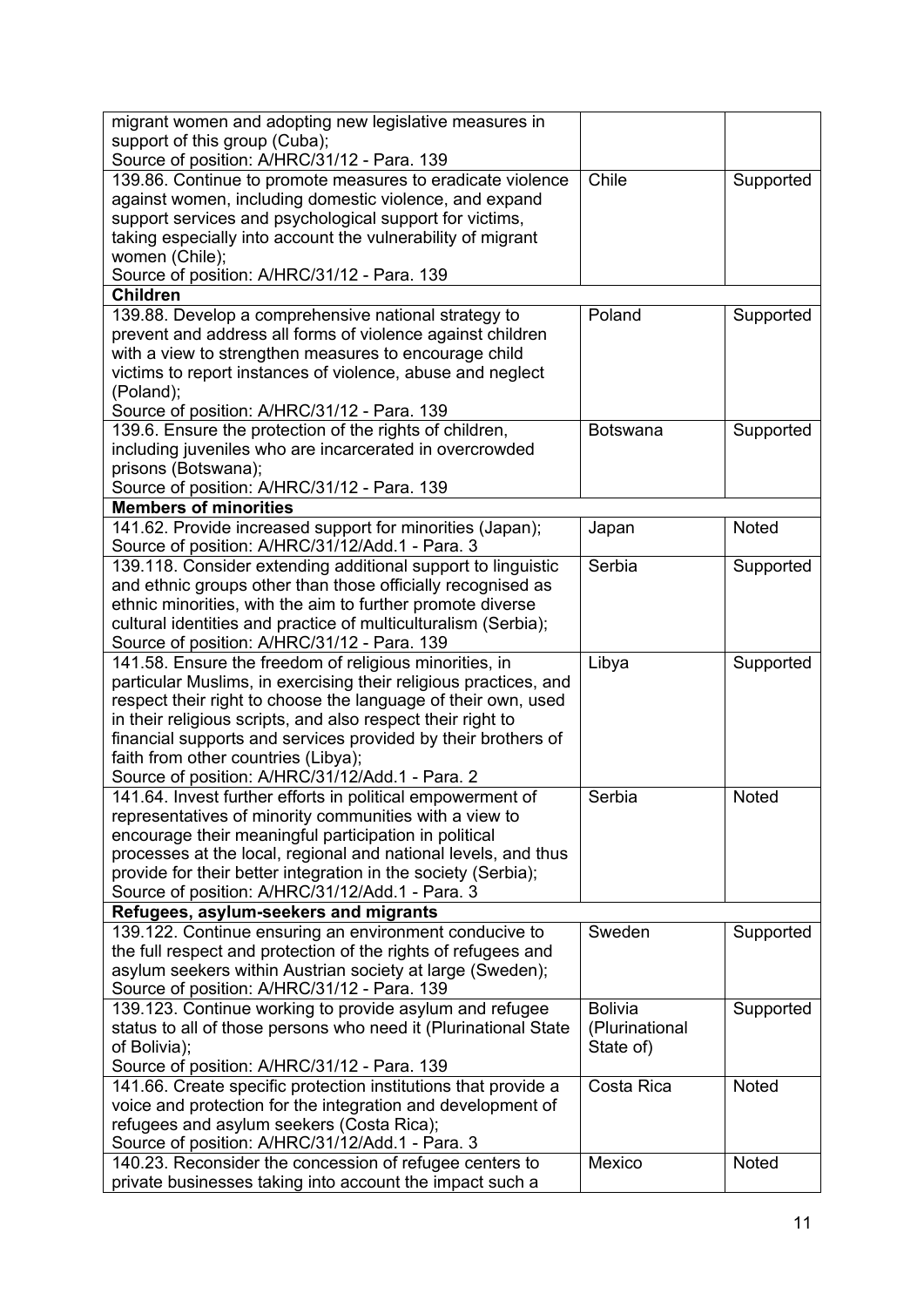| policy has on the right to access to justice, as well as the  |                  |              |
|---------------------------------------------------------------|------------------|--------------|
| practical consequences of the financial incentives that this  |                  |              |
| creates (Mexico).                                             |                  |              |
| Source of position: A/HRC/31/12 - Para. 140                   |                  |              |
| 139.125. Improve the situation of asylum seekers and          | Albania          | Supported    |
| guarantee their rights to an adequate standard of living and  |                  |              |
| remedy their housing conditions (Albania);                    |                  |              |
| Source of position: A/HRC/31/12 - Para. 139                   |                  |              |
| 139.126. Make every effort to guarantee the right to seek     | <b>Holy See</b>  | Supported    |
| asylum and to provide adequate housing for refugees (Holy     |                  |              |
| See);                                                         |                  |              |
| Source of position: A/HRC/31/12 - Para. 139                   |                  |              |
| 139.124. Ensure that camps and centers for migrants and       | United States of | Supported    |
| refugees have sufficient shelter and health facilities to     | America          |              |
| handle current increased numbers (United States of            |                  |              |
| America);                                                     |                  |              |
| Source of position: A/HRC/31/12 - Para. 139                   |                  |              |
| 139.128. Provide proper assistance for the increasing         | <b>Brazil</b>    | Supported    |
| number of unaccompanied minor refugees during their initial   |                  |              |
| reception in Austria (Brazil);                                |                  |              |
| Source of position: A/HRC/31/12 - Para. 139                   |                  |              |
| 139.81. Adapt the integration measures by taking into         | <b>Belarus</b>   | Supported    |
| account the current migration situation in order to prevent   |                  |              |
| cases of intolerance on the grounds of religion and of ethnic |                  |              |
| belonging (Belarus);                                          |                  |              |
| Source of position: A/HRC/31/12 - Para. 139                   |                  |              |
| 140.20. Abolish the quota requirement for family              | <b>Turkey</b>    | <b>Noted</b> |
| reunification (Turkey);                                       |                  |              |
| Source of position: A/HRC/31/12 - Para. 140                   |                  |              |
| 140.21. Abolish the quota system requirement in relation to   | Egypt            | <b>Noted</b> |
| family reunification (Egypt);                                 |                  |              |
| Source of position: A/HRC/31/12 - Para. 140                   |                  |              |
| 141.67. Strengthen programmes providing equal access to       | Philippines      | <b>Noted</b> |
| health, education and social services for migrants and        |                  |              |
| asylum seekers and their children (Philippines);              |                  |              |
| Source of position: A/HRC/31/12/Add.1 - Para. 3               |                  |              |
| 141.68. Protect rights of migrants, asylum seekers and        | Pakistan         | Supported    |
| refugees in accordance with international human rights        |                  |              |
| standards with a view to combat discrimination against them   |                  |              |
| (Pakistan);                                                   |                  |              |
| Source of position: A/HRC/31/12/Add.1 - Para. 2               |                  |              |

# **II. Treaty Bodies**

**Committee on the Elimination of Discrimination against Women** Concluding observations (2019) [CEDAW/C/AUT/CO/9](https://tbinternet.ohchr.org/_layouts/treatybodyexternal/Download.aspx?symbolno=CEDAW/C/AUT/CO/9&Lang=En)

# **Access to justice**

12. The Committee is concerned that the anti-discrimination legislation, currently scattered across numerous federal and provincial laws, and the complex distribution of institutions at the federal and provincial levels, may negatively affect the ability of victims to claim their rights and obtain <sup>a</sup> remedy, providing varying degrees of protection for different grounds of discrimination, which may result in confusion and legal uncertainty. It is also concerned that the current anti-discrimination legal framework fails to afford equal protection against all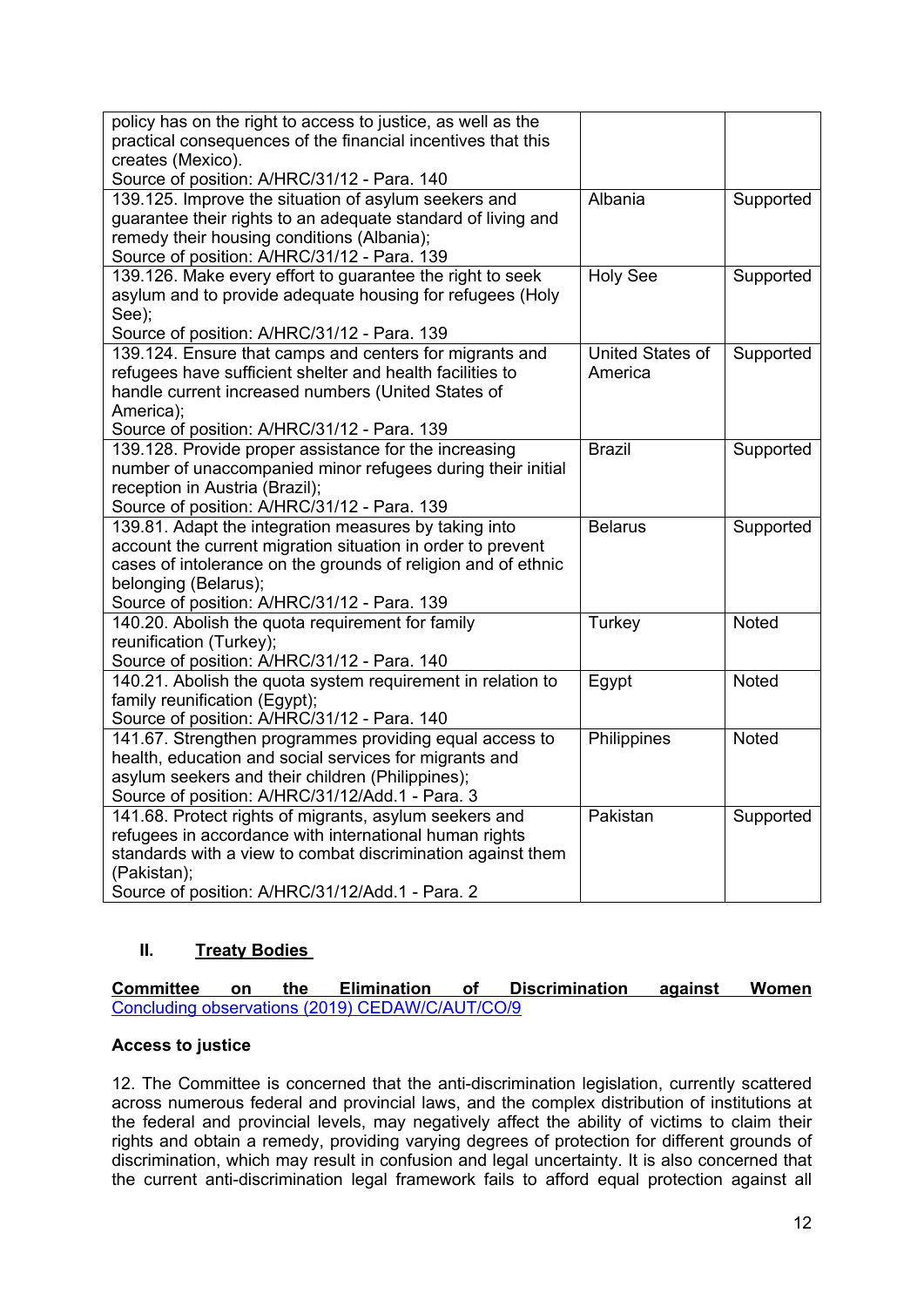forms of discrimination.

**13. The Committee, taking into account the legal responsibility and leadership role of the federal Government in the implementation of the Convention, recommends that effective coordination of the structures at all levels be strengthened to ensure the uniformity of results in the implementation of the Convention throughout the State party. The Committee also recommends that the State party ensure that all elements of the Convention are incorporated into the federal legislation.**

#### **Gender-based violence against women**

**23. Recalling the relevant provisions of the Convention and the Committee'<sup>s</sup> general recommendation No. 35 (2017) on gender-based violence against women, updating general recommendation No. 19, the Committee recommends that the State party: (a) Expedite the adoption of comprehensive measures to prevent, combat and punish all forms of gender-based violence against women, and ensure that adequate human, technical and financial resources are allocated for their systematic and effective implementation, monitoring and assessment; (b) Monitor and assess the responsiveness of the police and the judiciary in cases of sexual crimes and introduce mandatory capacity-building for judges, prosecutors, police officers and other law enforcement officers on the strict application of criminal law provisions on gender-based violence against women and on gender-sensitive investigation procedures; (c) Strengthen the investigation and prosecute all cases of hate crimes and attacks against refugee and asylum-seeking women and girls; (d) Reinforce the protection and assistance provided to women who are victims of gender-based violence, including by strengthening the capacity of shelters and ensuring that they meet the needs of victims and cover the entire territory of the State party and strengthen financial support to and cooperation with non-governmental organizations providing shelter and rehabilitation to victims; (e) Collect statistical data on domestic and sexual violence disaggregated by sex, age, disability, nationality and relationship between the victim and the perpetrator.**

# **Trafficking and exploitation of prostitution**

24.The Committee welcomes the efforts of the State party to enhance the early identification and referral to appropriate services of victims of trafficking. It further notes the increased number of investigations and prosecutions of traffickers, resulting in 63 arrests for trafficking and 75 arrests for cross-border prostitution in 2017. However, the Committee notes with concern that: (a)The State party remains <sup>a</sup> destination and transit country for trafficking in women and girls for purposes of sexual exploitation (95 per cent) and forced labour; (b)The lenient sentences imposed on traffickers by the courts of the State party, despite the fact that article 104 (a) of the Criminal Code provides for penalties of up to 10 years' imprisonment; (c)Efforts to identify women as victims of trafficking in persons are undermined by the restrictive asylum policies in place, which often involve speedy deportation; (d)Temporary residency permits for victims of trafficking are issued only for <sup>a</sup> one-year period that is renewable, in accordance with article 57 of the Asylum Law of 2005; (e)Women coming from States members of the European Union who are trafficked into the State party might have difficulties in fulfilling the required criteria for receiving <sup>a</sup> registration certificate under the Settlement and Residence Act, especially in cases of unemployment, lack of health insurance and lack of sufficient means of subsistence; (f)The structural violence and exclusion faced by foreign women in prostitution, in particular those in an irregular situation, and the lack of measures taken by the State party to provide exit programmes and alternative income-generating opportunities to women who wish to leave prostitution.

# **25. The Committee recommends that the State party: (a) Intensify international, regional and bilateral cooperation with countries of origin, transit and destination, in**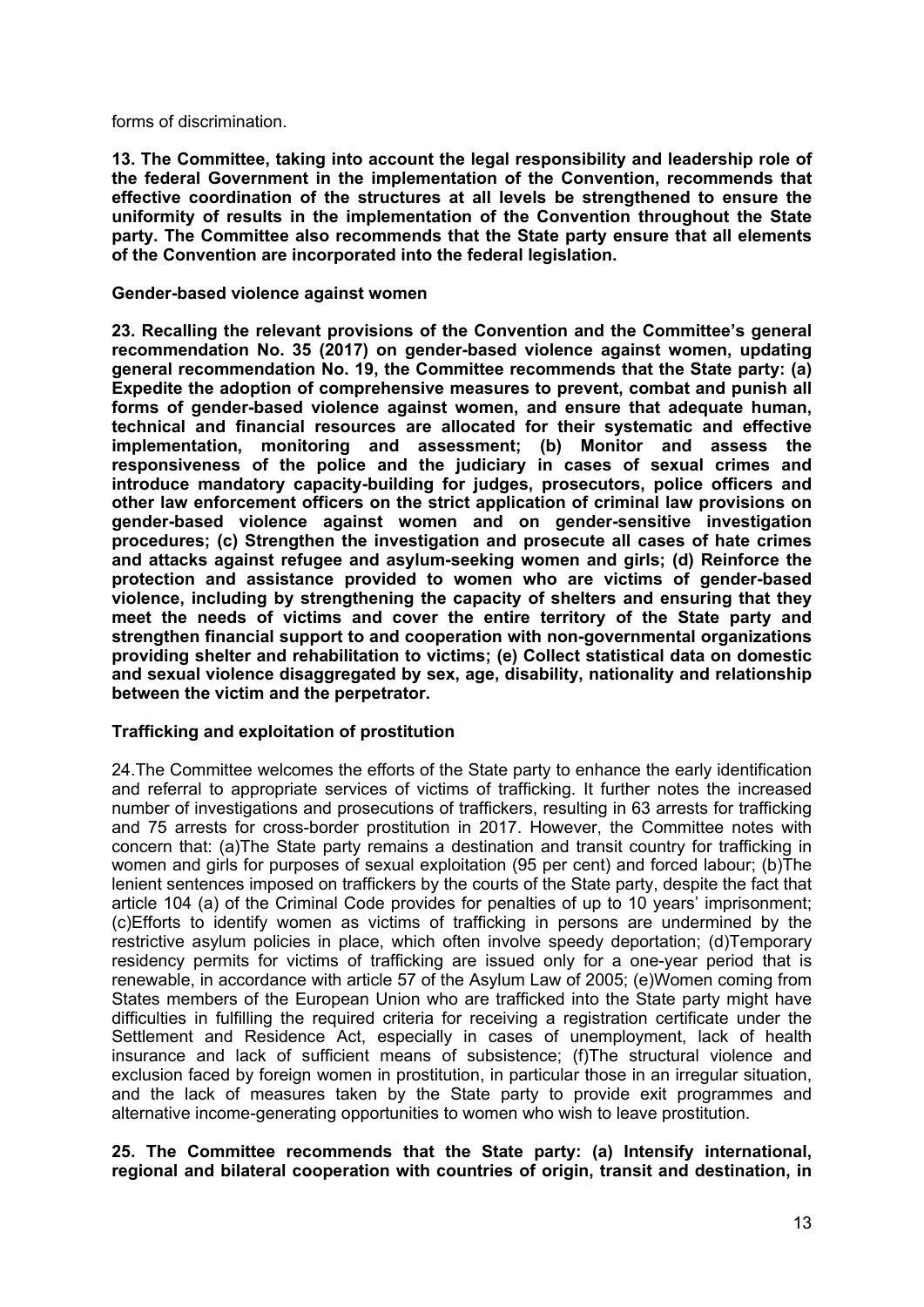**particular with countries in the region, including by exchanging information and harmonizing legal procedures for prosecuting traffickers; (b) Strictly enforce article 104 (a) of the Criminal Code by investigating, prosecuting and imposing adequate sentences on perpetrators of trafficking in persons, especially women and girls; (c) Create <sup>a</sup> uniform national system for identifying and following up on women who are victims of trafficking, ensuring the continuity of rights and entitlements when there is <sup>a</sup> change in the residence or legal status of the victim, conducting awareness-raising campaigns about trafficking in persons and discontinuing the return of victims of trafficking under the Dublin III Regulation; (d) Ensure that women coming from States members of the European Union who are trafficked into the State party are sufficiently protected under the Settlement and Residence Act; (e) Revise immigration policies to ensure that laws and policies on the deportation of foreign women are not applied in <sup>a</sup> discriminatory manner, do not deter migrants, refugees and asylum seekers from reporting crimes of trafficking and do not undermine efforts to prevent trafficking in persons, identify or protect victims or prosecute perpetrators; (f) Continue strengthening capacity-building for the police, the judiciary, lawyers, law enforcement officers, border control officers, social workers and health-care workers on the early identification and referral to appropriate services of victims of trafficking and on gender-sensitive investigation methods; (g) Regularly review the situation of foreign women who are engaged in prostitution, in order to protect them, and strengthen the assistance provided to women and girls who wish to leave prostitution, including by providing exit programmes and alternative income-generating opportunities.**

# **Nationality**

28.The Committee notes that non-citizens applying for Austrian citizenship must have proof of <sup>a</sup> "sufficiently secured livelihood" far above the indicative national rates of guaranteed minimum income, among other requirements. It is concerned that the threshold requirement has <sup>a</sup> structurally discriminatory effect on women, given that only their own income and legal claims to maintenance, child allowance and insurance benefits can be taken into consideration for that purpose, thereby not taking into consideration unpaid work performed by them, such as childcare, housework or taking care of older family members. Furthermore, the Committee is concerned that, under the special provision for bestowal of nationality to children born stateless in Austria (article 14 of the Austrian Nationality Law), stateless children can apply for citizenship only after reaching 18 years of age and not later than two years after having reached the age of majority.

**29. The Committee recommends that the State party: (a) Ensure that unpaid work is taken into account for the determination of <sup>a</sup> "sufficiently secured livelihood" in the context of citizenship applications by foreign women; (b) Remove barriers to the acquisition of Austrian nationality by children born out of wedlock, including the restrictive age requirement, and accord Austrian citizenship to otherwise stateless children born in the State party, unless <sup>a</sup> child can acquire citizenship of one of his or her parents immediately after birth through <sup>a</sup> non-discretionary procedure such as consular registration, declaration, the right of option or other similar procedures.**

#### **Education**

30.The Committee welcomes the State party'<sup>s</sup> continuous efforts to eliminate discrimination against women in the education sector and the progress achieved to date, including through the implementation of multiple initiatives, such as the FEMtech project, which is aimed at supporting women in industrial research. However, the Committee notes with concern the concentration of women and girls in traditionally female-dominated fields of study and their underrepresentation in the areas of science, technology, engineering and mathematics. Furthermore, the Committee is concerned about the following: (a)The decision taken by the State party to ban "ideologically or religiously influenced clothing" in schools and that it may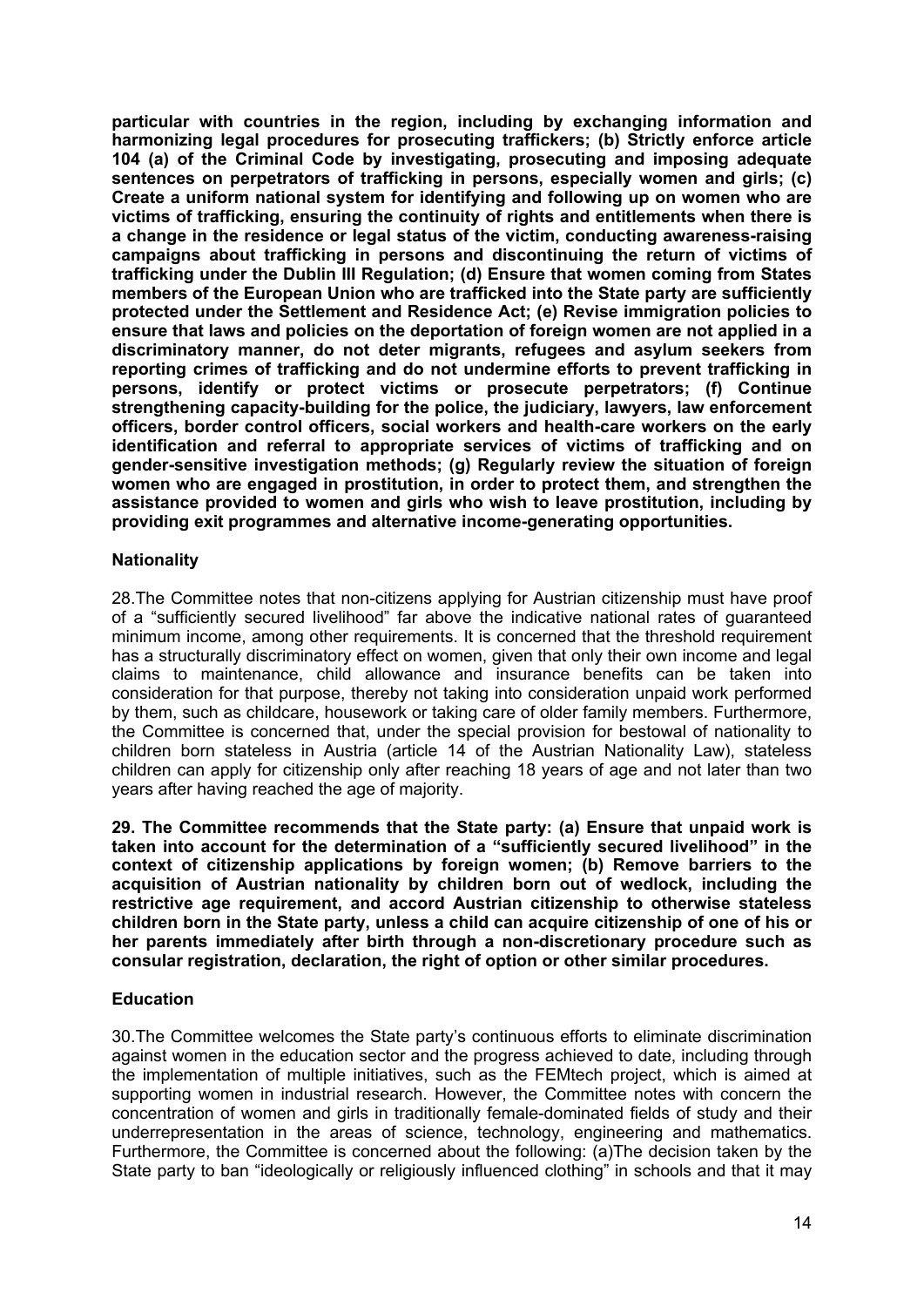have a discriminatory impact on migrant girls; (b) The low level participation of women and girls in atypical apprenticeships, which reduces their prospects in the labour market; (c)The need to revise educational materials to ensure that all textbooks use gender-sensitive language and images; (d)The disproportionately high dropout rate at the upper secondary level of education among girls with a migration background and girls whose parents have lower levels of education; (e)The lack of progress made to support inclusive education for persons with disabilities and that the programme entitled "Together for our Austria, 2017–2022" may strengthen the special school system currently in place in the State party for women and girls with disabilities rather than ensuring inclusive education at all levels; (f)The limited access for refugee and asylum-seeking women and girls to integration and language courses beyond obligatory schooling, which are currently accessible only to refugees with the prospects of staying in the State party.

**31. The Committee recommends that the State party address discriminatory stereotypes and structural barriers that may deter girls from enrolling in traditionally male-dominated fields of study and career paths, such as science, technology, engineering, mathematics and information technology. It also urges the State party: (a) To mandate the conduct of <sup>a</sup> comprehensive study to determine the impact of the Education in School Law, which entered into force in June 2019, banning the wearing of "ideologically or religiously influenced clothing" for girls under 10 years of age in primary schools, on the right to education of girls and their inclusion in all facets of Austrian society as full members of the community and indicate remedies, if needed; (b) Take coordinated measures to encourage further diversification of the educational and vocational choices of boys and girls and the increased participation of girls in apprenticeships, crafts, science and technology; (c) Ensure that gender-sensitive teaching materials are used at all levels of education; (d) Adopt <sup>a</sup> strategy to reduce the school dropout rate at the upper secondary level of education among girls with <sup>a</sup> migration background and girls whose parents have lower levels of education and ensure that women and girls who have dropped out are reintegrated into the education system; (e) Clearly define inclusion and its specific objectives at each educational level, in order to ensure that girls with disabilities have access to inclusive learning opportunities in the mainstream education system; (f) Ensure that all asylum-seeking and refugee girls have access to language courses and integration programmes, irrespective of their prospects of staying in the State party.**

# **Employment**

32.The Committee notes that in 1953, the State party ratified the Equal Remuneration Convention, 1951 (No. 100) of the International Labour Organization. In 2011, the State party introduced the requirement that companies with more than 150 employees must produce income reports every two years. However, the Committee notes with concern that: (a)The gender pay gap in the State party (19.9 per cent in 2017) is one of the highest in the European Union, and it adversely affects women throughout their working life and in terms of their pension benefits, as evidenced by the fact that the average pension level for women is about 40 per cent lower than that for men; (b)Despite the relatively high employment rate among women between 15 and 64 years of age (68.69 per cent), 47.5 per cent of employed women are currently holding part-time positions, predominantly owing to family responsibilities. Because of what is considered to be the roles of women and men, women continue to be the main caretakers of children and adults in need of care; (c)The current retirement age for women is 60 years of age, whereas it is 65 for men; (d)Only <sup>a</sup> very low number of men avail themselves of parental leave in the State party and only for short periods; (e)There is limited integration into the labour market of women with disabilities, Roma women, women belonging to other ethnic minority groups and migrant, refugee and asylum-seeking women; (f)The prevalence of special employment centres, such as "integrative companies" and "vocational therapy", in which workers are not covered under an independent social insurance programme or protected by labour legislation on an equal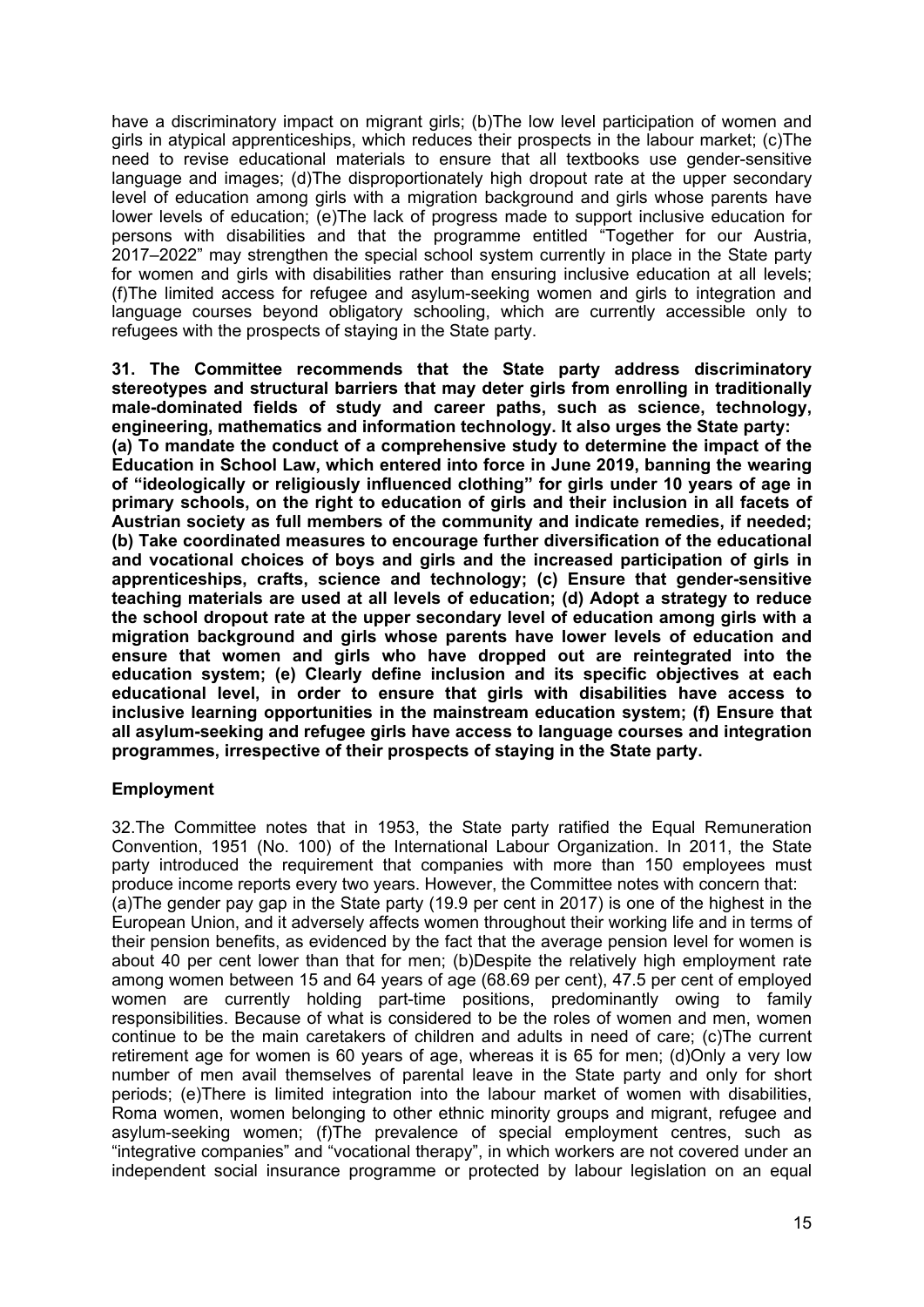basis with other workers.

**33. The Committee recommends that the State party: (a) Effectively enforce the principle of equal pay for work of equal value, in order to narrow and ultimately close the gender pay gap, by regularly reviewing wages in all sectors, conducting regular labour inspections, applying gender-sensitive analytical job classification and evaluation methods and conducting regular pay surveys; (b) Take measures to eliminate horizontal and vertical occupational segregation and combat the underemployment of women in full-time jobs, including by enhancing efforts to encourage women and girls to select non ‑ traditional career paths, giving priority to the transition of women from part-time to full-time work supported by adequate highquality childcare facilities; (c) Ensure that all employers are aware of the right of women to stay in their jobs as long as men and encourage women to continue working as long as men; (d) Lower the threshold for the requirement that companies produce income reports to apply to companies with 50 or more employees; (e) Strengthen measures aimed at facilitating the reconciliation of professional and private life, improve the conditions for paid maternity leave and encourage men to avail themselves of parental leave and extend the length of paid paternity leave, so as to promote the equal sharing of responsibilities between women and men, and collect gender-disaggregated data on the use of flexible working arrangements; (f) Ensure that workers in special employment centres are covered by an independent social insurance programme, receive wages and are protected by labour legislation. The Committee also invites the State party to develop programmes that facilitate the transition towards an inclusive and open labour market; (g) Take into account the needs of women belonging to disadvantaged groups, especially women with disabilities, Roma women, women belonging to other ethnic minority groups and migrant, refugee and asylum-seeking women, and consider the use of targeted measures, including temporary special measures, to create further employment opportunities for those women.**

# **Refugee and asylum-seeking women**

42.The Committee commends the State party for the numerous initiatives and measures adopted to strengthen the protection of asylum-seeking women and girls. However, it remains concerned that: (a)Only if asylum seekers claim <sup>a</sup> violation of their right to sexual self-determination do they have the right to be interviewed by an officer of the same sex and an interpreter of the same sex; (b)Programmes aimed at the social and economic integration of migrant, refugee and asylum-seeking women do not fully address the needs of all asylumseeking and refugee women, in particular in relation to social and labour integration; (c)The amendment to the Asylum Law that entered into force in 2016 introduced severe restrictions on the right to family reunification and that beneficiaries of subsidiary protection must wait for three years before their spouses or, in the case of minor children, parents can submit an application for family reunification; (d)Although the State party has strengthened reception capacities for single women and members of households headed by women, there is still <sup>a</sup> lack of specialized reception facilities for that target group and that, in several provinces, those women have limited or no access to specialized shelters for women affected by gender-based violence; (e)Protection officers and interpreters often lack training on identification and the appropriate handling of victims of sexual and gender-based violence.

**43. In line with its general recommendation No. 32 (2014) on the gender-related dimensions of refugee status, asylum, nationality and statelessness of women and general recommendation No. 30 (2013) on women in conflict prevention, conflict and post-conflict situations, the Committee recommends that the State party: (a) Ensure that the process of refugee status determination is fully gender-sensitive, that the specific needs of asylum-seeking and refugee women and girls are addressed as <sup>a</sup> priority concern throughout the asylum process and, to that effect, incorporate into**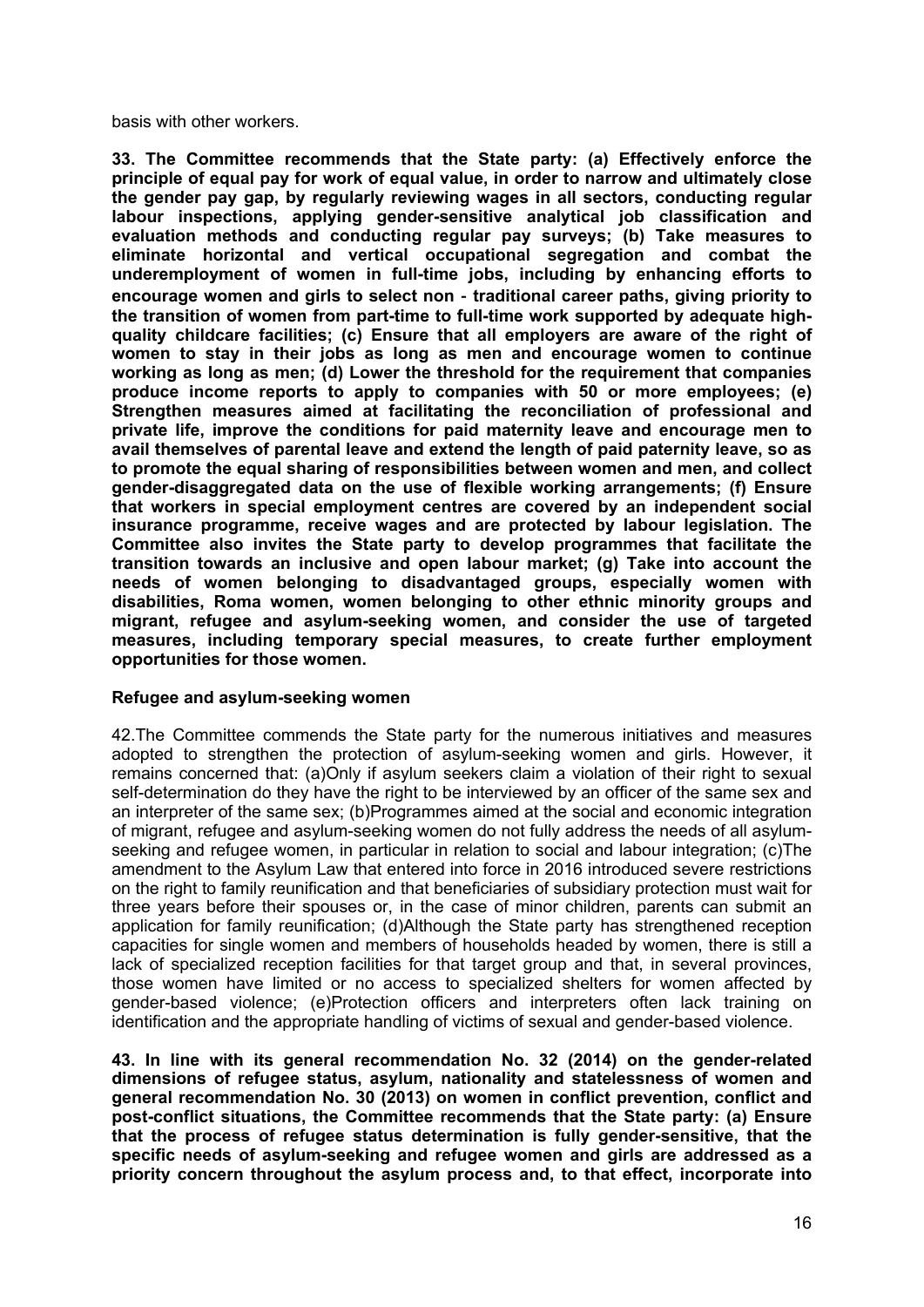**national law the provisions of European Union asylum legislation relating to reception conditions and asylum procedures; (b) Continue to apply <sup>a</sup> gender-sensitive approach in receiving refugee and asylum-seeking women and in considering asylum claims, thereby ensuring that the protection needs of asylum-seeking and refugee women and girls arriving in the State party are addressed as <sup>a</sup> priority concern; (c) Reduce legal and administrative barriers to family reunification for women and men who are beneficiaries of international protection; (d) Ensure the availability of specialized reception capacities for single women and members of households headed by women and access to specialized shelters and services for refugee and asylum-seeking women affected by gender-based violence, irrespective of their legal status; (e) Provide mandatory training for members of the judiciary, prosecutors, the police and other law enforcement officials on gender-based violence as grounds for international protection and on gender-sensitive investigation and interrogation procedures.**

#### **Committee against Torture** Concluding observations (2015) [CAT/C/AUT/CO/6](https://tbinternet.ohchr.org/_layouts/treatybodyexternal/Download.aspx?symbolno=CAT/C/AUT/CO/6&Lang=En)

#### **Asylum seekers and non-refoulement**

20. The Committee values the extraordinary efforts made by the State party to respond to the exceptionally high influx of undocumented migrants and asylum seekers, including unaccompanied minors, arriving in its territory. It is, however, concerned at reports of poor living conditions in some transit reception facilities for asylum seekers and, in particular, the conditions prevailing during the summer of 2015 at the Traiskirchen asylum-seeker centre, such as overcrowding, with hundreds of people sleeping outdoors, and limited access to medical care and adequate sanitary facilities. The Committee appreciates the acknowledgment by the delegation that the shortage of staff at the branch offices of the Federal Office for Immigration and Asylum results in the inability to process speedily the increasing number of asylum applications and of the need to provide all new asylum officers with proper training. The Committee regrets that the State party has provided no complete information on the procedures in place for the timely identification of victims of torture among asylum seekers (arts. 3 and 16).

**21. The State party should: (a) Take the measures necessary to ensure appropriate reception conditions in transit reception facilities for asylum seekers and refugees, as well as the use of foster care for unaccompanied children; (b) Reinforce the capacity of the Federal Office for Immigration and Asylum to process refugee claims of asylum seekers in the country and guarantee access to free, qualified and independent legal aid for asylum seekers during the entire asylum procedure; (c) Formulate clear guidelines and related training on the identification of torture victims among asylum seekers.**

#### **Detention pending deportation**

22. While noting the decrease in the numbers of asylum seekers detained, and the duration of their detention, the Committee considers that detention pending deportation should be further reduced and only applied as an exceptional measure (arts. 11 and 16).

**23. The State party should ensure that asylum seekers are held in detention only as <sup>a</sup> last resort and, if this becomes necessary, that they are held for as short <sup>a</sup> time as possible and that use is made of alternatives to detention whenever feasible.**

#### **Health care in prisons**

28. The Committee is concerned at reports of inadequate medical and mental health care provided to mentally ill inmates, including <sup>a</sup> recent highly publicized case of grave neglect of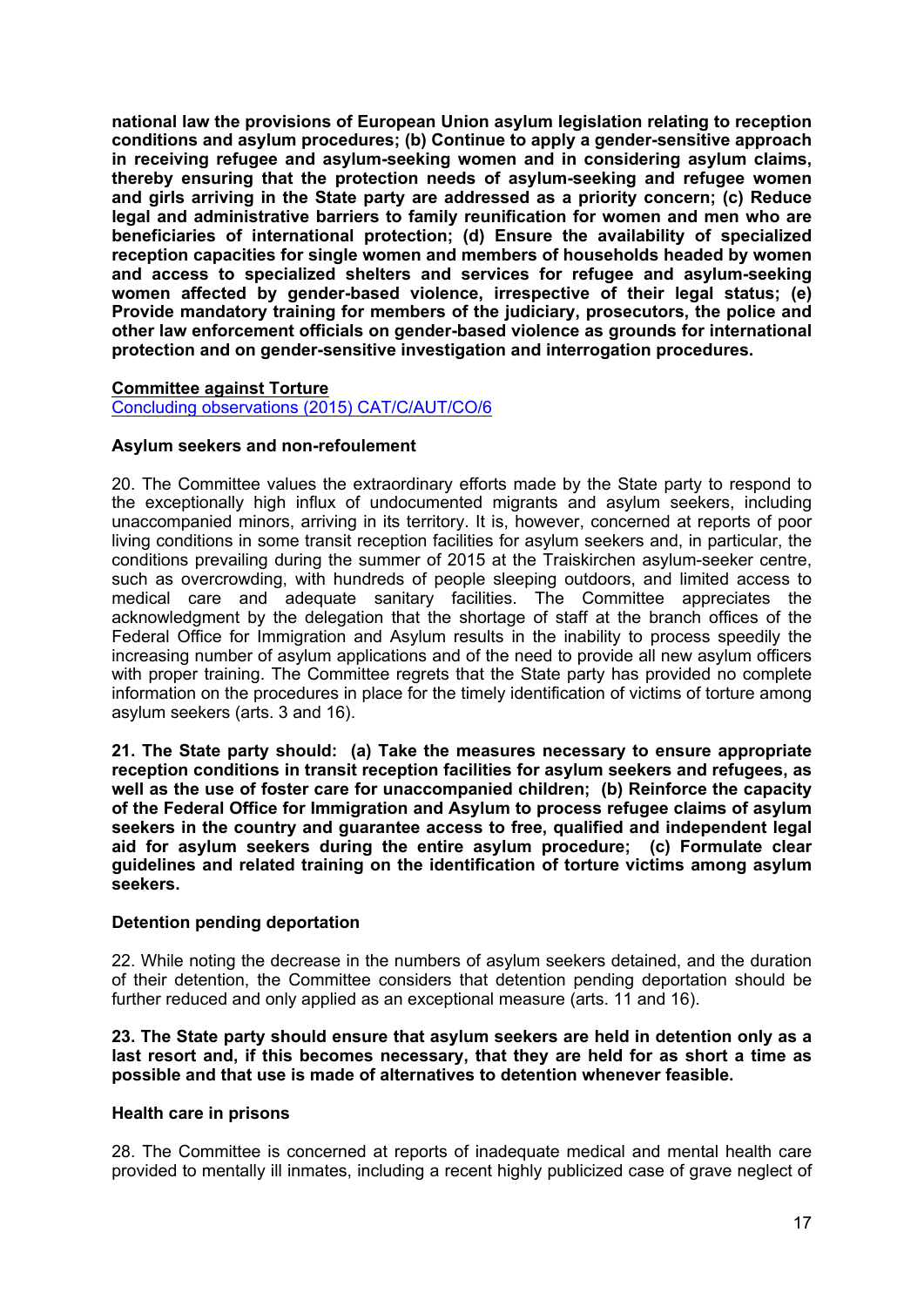<sup>a</sup> 74-year-old detainee in pretrial detention. It also notes that, despite the request made to the State party'<sup>s</sup> delegation to provide information on the measures envisaged in response to the recent findings of the European Committee for the Prevention of Torture and Inhuman or Degrading Treatment or Punishment in the area of health care in prisons,1 no concrete information has been received yet on this subject, in particular with regard to medical confidentiality in detention facilities, the practice of involving prison officers in the performance of health-care duties and the need to improve medical screenings on admission (arts. 11 and 16).

**29. The State party should: (a) Provide adequate medical and mental health care for all persons deprived of their liberty, especially those with mental health conditions; (b) Ensure that all instances of ill-treatment or neglect are promptly and impartially investigated and that, if substantiated, the perpetrators are prosecuted and punished with appropriate sanctions; (c) Ensure comprehensive medical screenings on admission and guarantee the privacy and confidentiality of medical information. Prison officers should not be present during medical examinations of persons, save at the request of the medical doctor.**

# **Trafficking in human beings**

42. The Committee values the efforts made by the State party to combat human trafficking. It notes, however, that there has been <sup>a</sup> sharp increase in the number of cases reported in recent years. The Committee also takes note of the explanation provided by the delegation concerning the possibility of prosecuting foreign perpetrators found to be exploiting victims of trafficking on the State party'<sup>s</sup> territory. The Committee regrets that it did not received enough information on the protection offered to victims of trafficking independently from their cooperation in the proceedings against the alleged perpetrators (arts. 2 and 16).

**43. The State party should ensure that cases of human trafficking are thoroughly investigated, perpetrators are prosecuted and, if convicted, punished with appropriate sanctions, and the victims adequately compensated. It should also ensure that victims have access to effective protection, irrespective of their ability to cooperate in the legal proceedings against traffickers.**

# **Human Rights Committee**

**Concluding observations (2015) [CCPR/C/AUT/CO/5](https://tbinternet.ohchr.org/_layouts/treatybodyexternal/Download.aspx?symbolno=CCPR/C/AUT/CO/5&Lang=En)**

# **Hate speech and racial discrimination**

15.The Committee welcomes the legislative steps taken to improve the criminal-law response to hate speech and to enforce compliance with rules of conduct for the press with regard to racism, xenophobia, anti-Semitism or intolerance. It is concerned, however, about the increasing radicalization of extremist groups in the country, including members of the Muslim communities, and the resurgence of far right-wing and other groups inspired by extremist national socialist ideologies and neo-Nazism. The Committee is also concerned at the rise of advocacy of racial or religious hatred against Roma, Muslims, Jews, minorities, migrants and asylum seekers, including political hate speech, which have not been systematically countered, and advocacy of hatred against persons of <sup>a</sup> different faith by some radical Islamist preachers. The Committee is concerned that hate speech on the Internet and online forums is on the rise (arts. 2, 18, 20 and 26).

**16. The State party should strengthen its efforts to combat acts or advocacy of racial or religious hatred, including by further enhancing awareness that hate speech, racist propaganda and the incitement of violence against racial or religious groups are prohibited under law, condemning such acts, in particular during election campaigns, and taking prompt action to bring those responsible to justice. The State party should**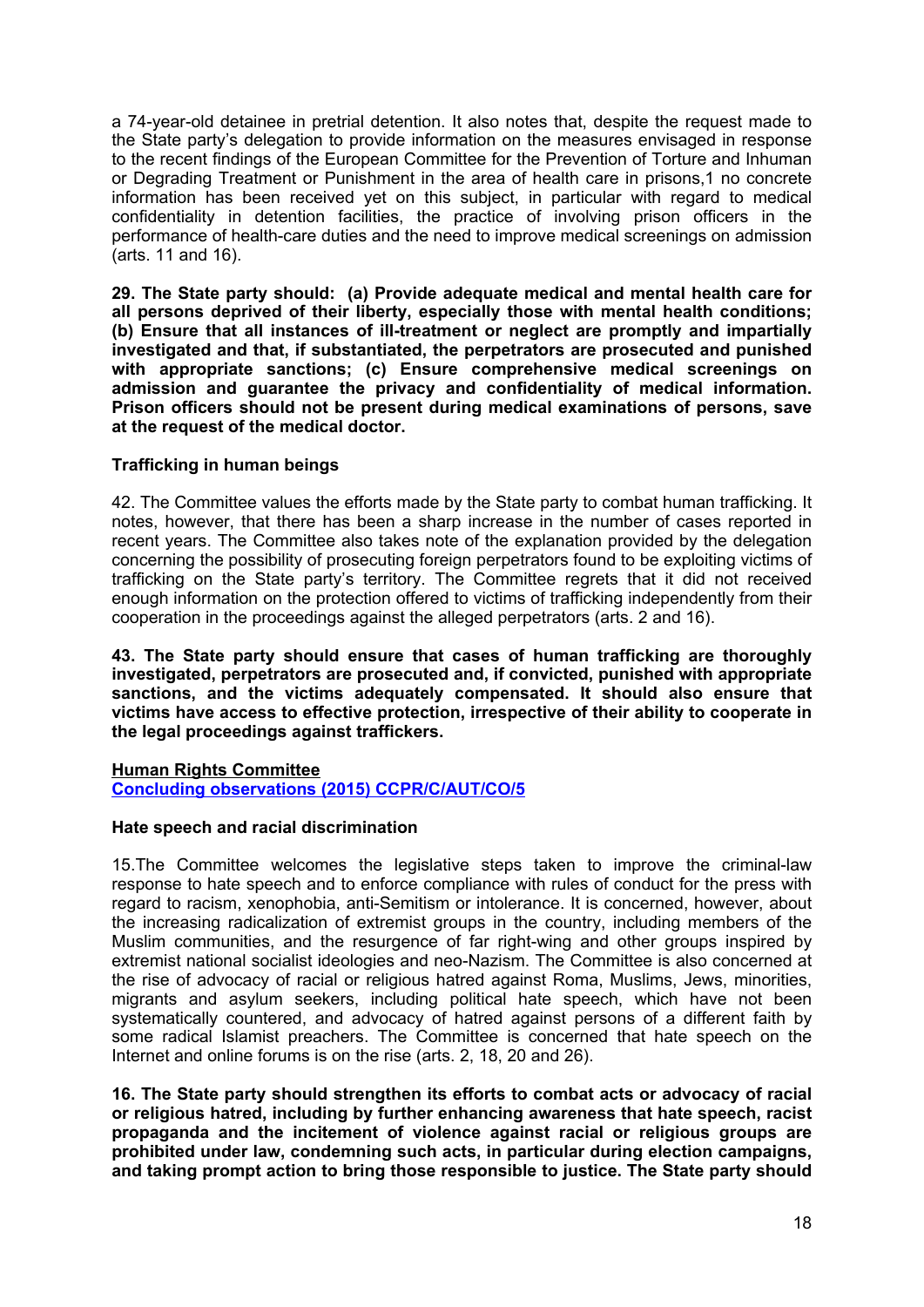#### **also envisage adopting <sup>a</sup> national action plan against racism and pursue its efforts to harmonize the Austrian crime statistics and judicial statistics.**

#### **Intolerance and discrimination against ethnic minorities**

17.The Committee is concerned that, despite action taken by the State party, immigrants, foreigners and ethnic minorities, including the Roma minority, continue to face intolerance and discrimination. The Committee also regrets the low representation of ethnic minorities in political and public life, including in the legislative and executive bodies (arts. 2 and 26).

#### **18. The State party should intensify measures to ensure that immigrants, foreigners and ethnic minorities, including the Roma minority, do not suffer from discrimination. The State party should step up its efforts to encourage the participation of persons who are members of minority groups in publicly elected bodies. Trafficking in human beings**

25.While welcoming legislative and other measures adopted to combat trafficking in human beings, the Committee remains concerned at the insufficient identification of victims trafficked for labour exploitation and the absence of <sup>a</sup> comprehensive nationwide identification and referral system or comprehensive and coherent data collection system for victims of trafficking (arts. 8 and 24).

**26. The State party should continue its efforts to combat trafficking in human beings, including through international cooperation efforts. It should consider the establishment of <sup>a</sup> comprehensive nationwide identification and referral system and increase steps taken for the identification and effective protection of victims of trafficking for the purposes of labour exploitation. The State party should, as soon as possible, implement nationwide the national referral mechanism for child trafficking victims and ensure that the handbook for identification of child trafficking victims is completed and conveyed to the local and Länder authorities. Finally, it should develop <sup>a</sup> comprehensive and coherent data collection system on trafficking in human beings to appropriately identify, monitor and evaluate the State'<sup>s</sup> policies.**

#### **Asylum seekers and refugees**

27.While welcoming the Act Amending the Aliens Act 2015, which is aimed at harmonizing the reception and support of asylum seekers throughout the country, the Committee remains concerned about shortcomings in legal counselling and representation throughout the asylum procedure and that legal counsellors are not necessarily trained lawyers. The Committee is also concerned that legal counsellors representing unaccompanied minors, who are not yet assigned to <sup>a</sup> provincial reception facility, do not need to have any training or skills in counselling children or determining their best interests. The Committee is further concerned that, under article 7 of the new Constitutional Law on the Rights of Children, consideration of the best interest of the child may be restricted in some circumstances, including in asylum-related matters (arts. 13, 24).

**28. The State party should ensure that legal aid and representation of adequate quality are systematically made accessible throughout the entire asylum procedure. It should also ensure that unaccompanied minors are systematically and without undue delay appointed <sup>a</sup> guardian trained in child counselling, from the outset and throughout their entire stay in the State party. Finally, the best interest of the child should be given primary consideration by all relevant State authorities throughout the asylum procedure.**

**Detention of asylum seekers and refugees**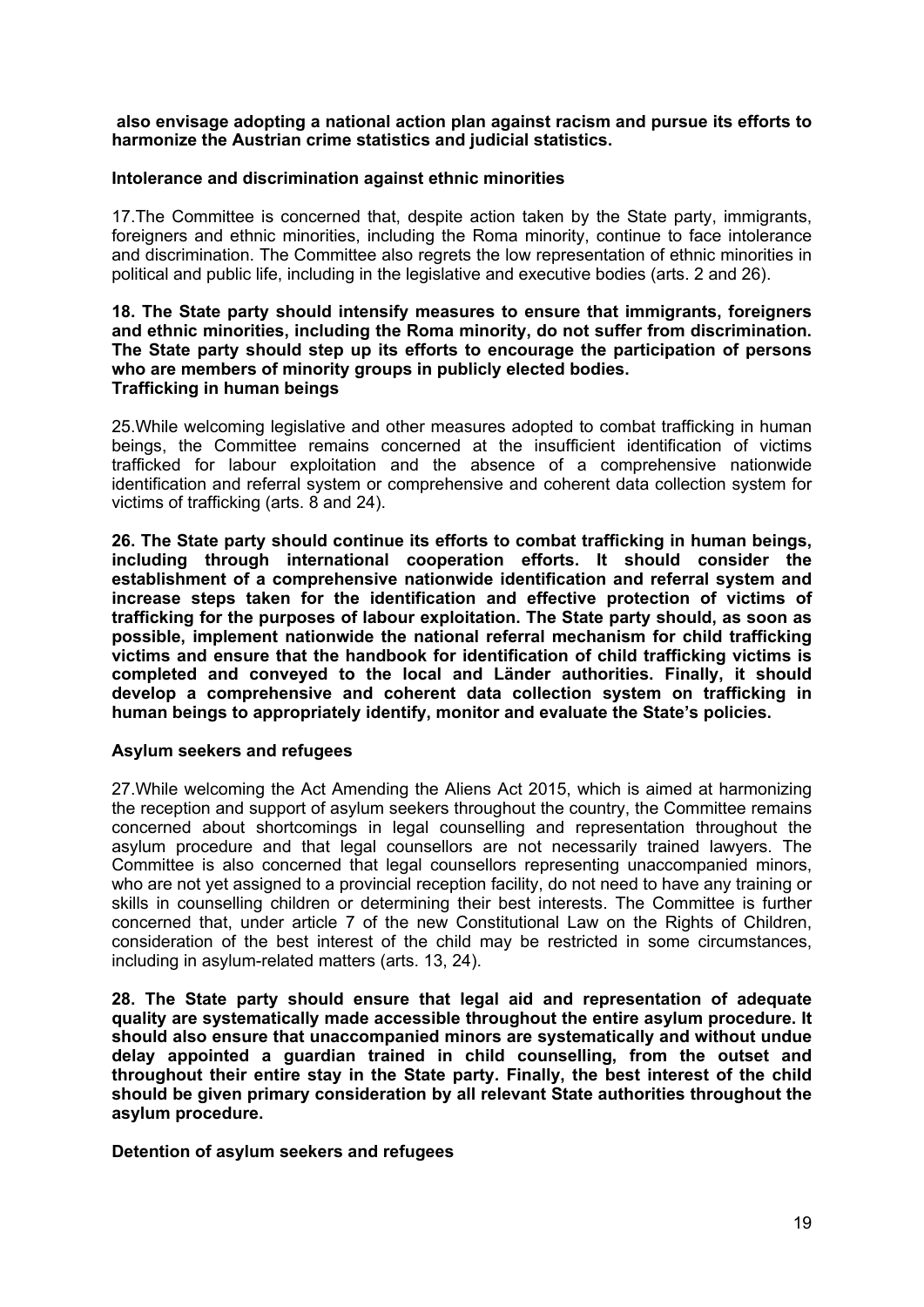29.While welcoming the decrease in the number of detentions pending deportation and the application of an "open door" regime of detention, the Committee is concerned that, under the revised Aliens Police Act (2015), children over the age of 14 can be detained for up to two months (arts. 9 and 24).

**30. The State party should pursue its efforts to ensure that d etention pending deportation is applied only after due consideration of less invasive means, with special regard being given to the needs of particularly vulnerable persons, and that individuals detained for immigration-related reasons are held in facilities specifically designed for that purpose. The State party should review its detention policy with regard to children over the age of 14 years to ensure that children are not deprived of their liberty except as <sup>a</sup> measure of last resort and for the shortest appropriate period of time .**

#### **Committee on Economic, Social and Cultural Rights** Concluding observations (2013) [E/C.12/AUT/CO/4](https://tbinternet.ohchr.org/_layouts/treatybodyexternal/Download.aspx?symbolno=E/C.12/AUT/CO/4&Lang=En)

**The Committee urges the State party to harmonize its anti-discrimination legislation so as to afford the same level of protection across the different grounds of discrimination and to streamline the administrative bodies responsible for the protection of all individuals against discrimination. It also recommends that the State party establish <sup>a</sup> statistical data collection system to assess the enjoyment of economic, social and cultural rights situation by minority groups, with due respect for the principles of confidentiality, informed consent and voluntary self-identification of persons as belonging to <sup>a</sup> particular group.**

The Committee reiterates its deep concern at the situation of asylum seekers, who receive inadequate social benefits, live in poor housing conditions and only have access to employment in certain activities during the first three months of their asylum proceedings. Moreover, while the Committee notes that asylum seekers below 25 years of age are eligible to obtain work permits for vocational training in areas where there is <sup>a</sup> shortage of trainees, it is concerned that there is limited choice for asylum seekers to select their profession. The Committee is also concerned that when places are available, preference is given to Austrians or third-country nationals who are already integrated into the Austrian labour market (arts. 2, 6, and 11).

**The Committee recommends that the State party take concrete measures to guarantee asylum seekers' right to an adequate standard of living by allowing them full access to the formal labour market, to promote their independence and self-sufficiency, and to facilitate their access to the means-tested minimum income scheme if they are unable to find work. It also urges the State party to remedy the current housing conditions for asylum seekers, including by ensuring that adequate standards of hygiene and habitability are met, as set out in general comment N o. 4 (1991) on the right to adequate housing.**

# [...]

The Committee is concerned at the continuing occurrence of violence against women, including domestic violence, the lack of <sup>a</sup> comprehensive strategy to combat all forms of violence against women, and the absence of statistical information on violence against women (art. 10).

**The Committee recommends that the State party adopt <sup>a</sup> comprehensive national plan of action on violence against women and establish <sup>a</sup> data collection system on all forms of violence against women, with information on the victim and perpetrator**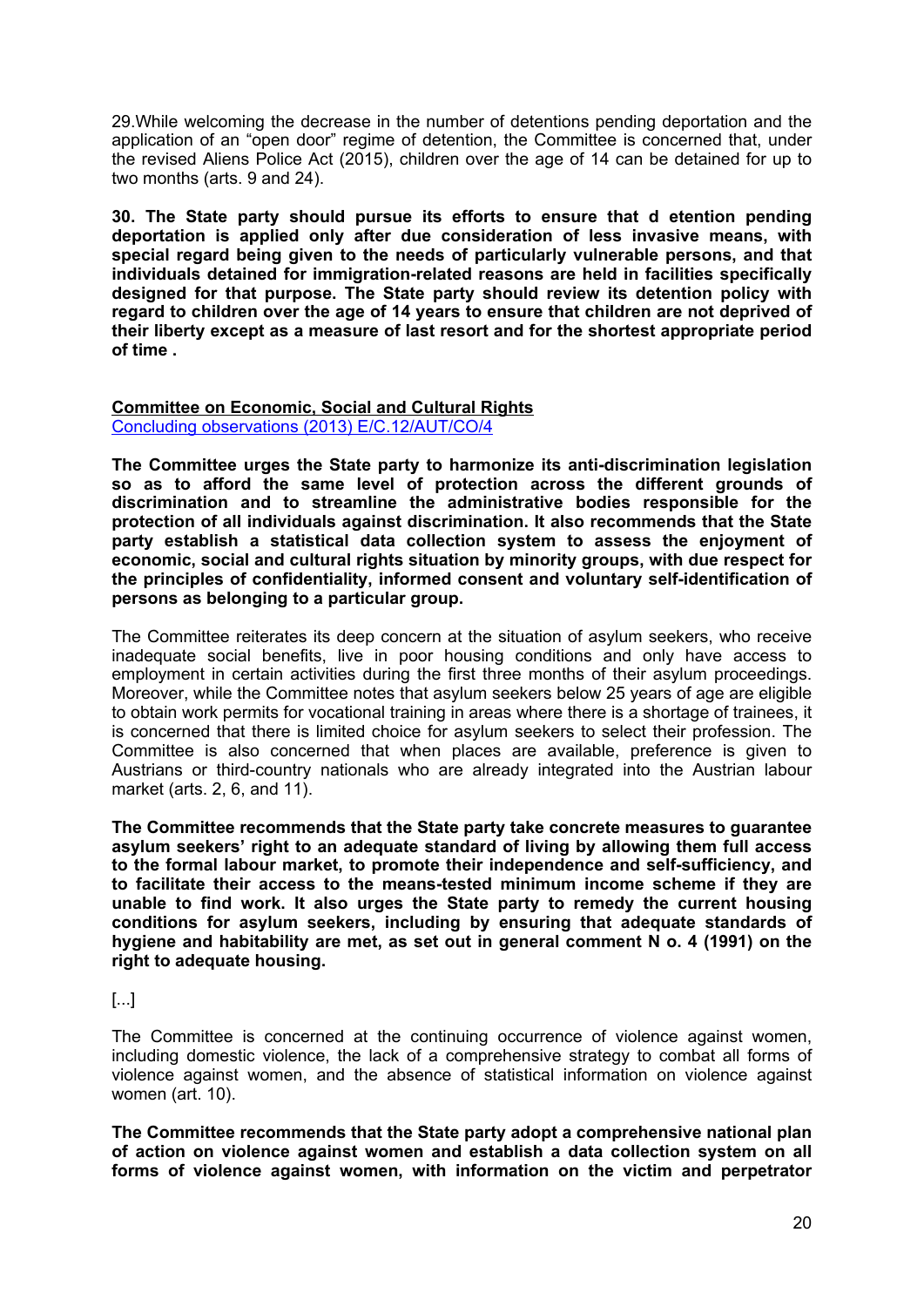**disaggregated by sex, age and type of violence , as well as the relationship of the perpetrator to the victim, geographical location and other factors considered relevant, such as disability. It also urges the State party to continue public awareness-raising campaigns on all forms of violence against women, including against migrant and ethnic minority women, as well as organizing training for the members of the judiciary and law enforcement personnel.**

# [...]

The Committee expresses concern at the shortage of physicians and nurses to provide adequate health-care services to meet the growing demand for treatment, including in areas of psychosocial and adolescent health. Moreover, while noting the introduction of "video interpretation" in hospitals to assist non-citizens in communicating with health-care personnel, the Committee remains concerned that migrants and asylum seekers continue to face obstacles in accessing health-care services, primarily due to lack of access to information, language barriers and certain treatments that have to be financed in advance (arts. 2 and 12).

**The Committee recommends that the State party take effective measures to ensure that there are sufficient health - care professionals to meet the growing demands in medical treatment, particularly in areas such as psychosocial and adolescent health, taking into account its general comment No. 14 (2000) on the right to the highest attainable standard of health. It also recommends that the State party take further measures to increase access to adequate and affordable health - care services by non-citizens, including by ensuring the availability of translation services and information on health - care services, as well as by addressing their underlying risks to health.**

# **Committee on the Rights of the Child**

Concluding observations (2012) [CRC/C/AUT/CO/3-4](https://tbinternet.ohchr.org/_layouts/treatybodyexternal/Download.aspx?symbolno=CRC/C/AUT/CO/3-4&Lang=En)

# **Legislation**

10. While welcoming the Federal Constitution Law on the Rights of Children of 16 February 2011, the Committee notes with concern that the Law does not include all the rights protected under the Convention, in particular social and cultural rights of children. It also notes with concern that despite the State party'<sup>s</sup> efforts to harmonize the youth protection laws of all Länder, in line with the principles and provisions of the Convention, most of the Länder continue to have divergent standards as regards certain age limits and definitions of terms such as "children" and "adolescents".

**11. The Committee recommends that the State party find the appropriate constitutional path that will allow it to have in the whole territory, including its Länder, <sup>a</sup> comprehensive legal framework which fully incorporates all the provisions of the Convention, in particular social and cultural rights, and its Optional Protocols. It also recommends that the State party continue and intensify its efforts to harmonize the youth protection laws of all Länder, with <sup>a</sup> view to achieving equal protection standards throughout the State party.**

# **Non-discrimination**

24.While noting the specialized training, education and awareness-raising programmes, including inter-cultural and civic education at school, conducted by the State party to prevent discriminatory attitudes, as well as the State party'<sup>s</sup> legislation criminalizing incitement to racial hatred, the Committee remains concerned about instances of hate speech by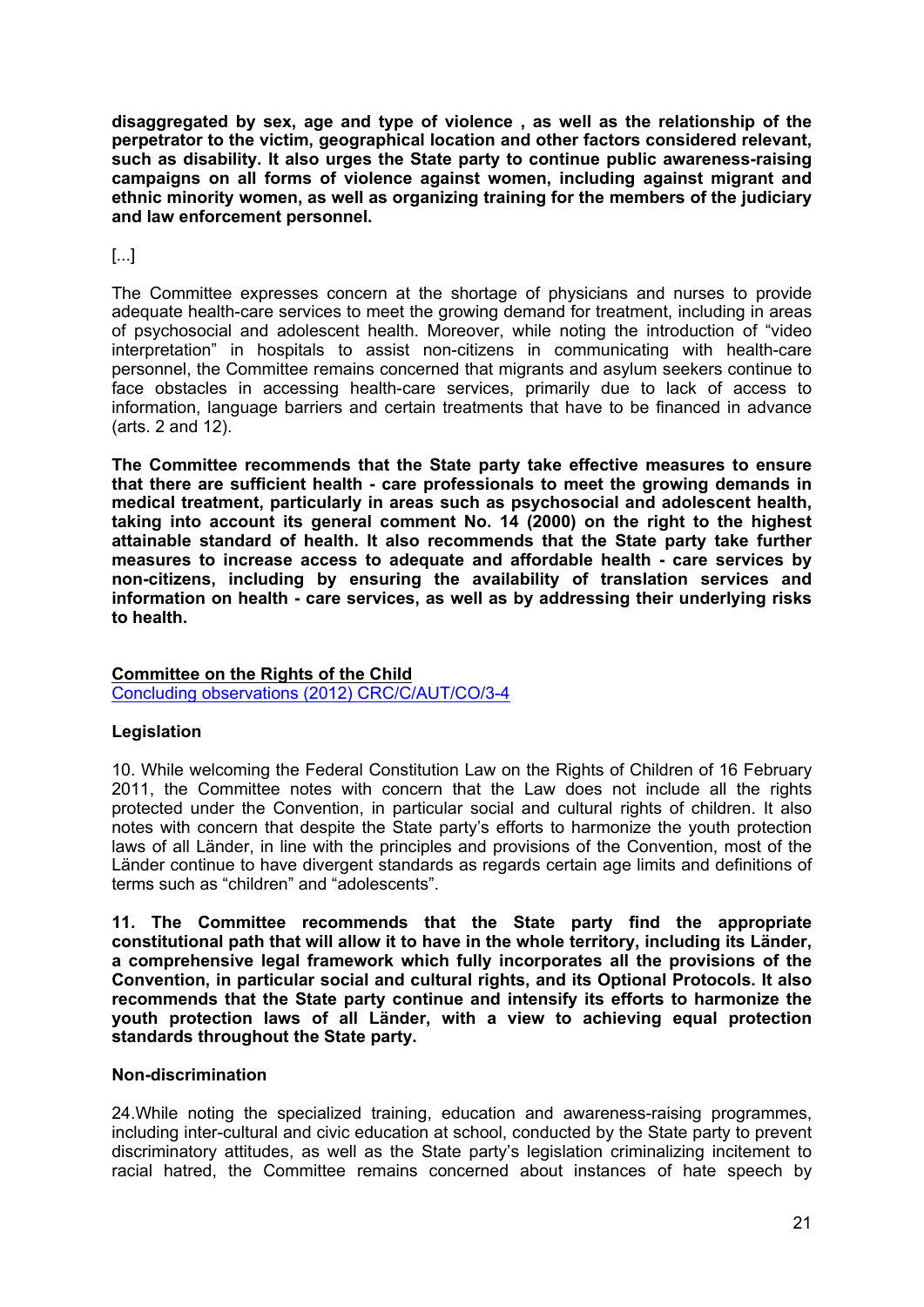politicians and manifestations of Neo-Nazism, racism, xenophobia and related intolerance towards migrant communities, refugees, asylum seekers and persons of certain ethnic backgrounds, and their impact on children belonging to these groups.

**25 . The Committee urges the State party to take immediate measures to combat direct and indirect manifestations of Neo-Nazism, racism, xenophobia and related intolerance affecting children and to effectively investigate, prosecute and punish such acts. It also recommends that the State party strengthen its efforts to foster <sup>a</sup> culture of tolerance and mutual respect. Furthermore, it recommends that the State party include information in its next periodic report on measures and programmes relevant to the Convention on the Rights of the Child undertaken by the State party in follow-up to the Declaration and Programme of Action adopted at the 2001 World Conference against Racism, Racial Discrimination, Xenophobia and Related Intolerance, as well as the outcome document adopted at the 2009 Durban Review Conference.**

# **Best interests of the child**

26.The Committee welcomes that the principle of the best interests of the child has been included in article 1 of the Federal Constitutional Law on the Rights of Children and other relevant legislation. However, it is concerned that in practice, this principle is not always duly taken into consideration in decision-making processes and in the allocation of resources.

**27. The Committee urges the State party to strengthen its efforts to ensure that the principle of the best interests of the child is appropriately integrated and consistently applied in all legislative, administrative and judicial proceedings as well as in all policies, programmes and projects relevant to and with an impact on children. In this regard, the State party is encouraged to develop procedures and criteria to provide guidance for determining the best interests of the child in every area, and to disseminate these to public or private social welfare institutions, courts of law, administrative authorities and legislative bodies. The legal reasoning of all judicial and administrative judgments and decisions should also be based on this principle.**

# **Harmful practices**

37.While noting the State party'<sup>s</sup> efforts to raise awareness and monitor the situation of harmful practices and cooperate with States where such practices are prevalent in order to combat them, the Committee is nevertheless concerned that hundreds of girls living in the State party have been subjected to female genital mutilation (FGM) and at the absence of convictions of perpetrators of FGM. The Committee is further concerned that the law prohibiting such practices is not sufficiently known, including by health workers. It is also concerned at the lack of research on the prevalence of FGM in the State party.

**38. The Committee urges the State party to: (a) Effectively implement the law prohibiting female genital mutilation and take all necessary measures to ensure that those who continue to practice FGM are effectively brought to justice; (b) Undertake <sup>a</sup> study on the extent and nature of FGM practiced in the State party, or abroad on girls who live in the State party, and involve NGOs that are active in this field; (c) Strengthen its efforts to conduct awareness-raising programmes, taking into account the results of the study, and to prevent this practice; (d) Strengthen its international cooperation on the eradication of harmful practices.**

#### **Children deprived of <sup>a</sup> family environment**

40.The Committee is concerned that no adequate statistical data is available to ensure the quality control of alternative care institutions and family type alternative care. It notes that the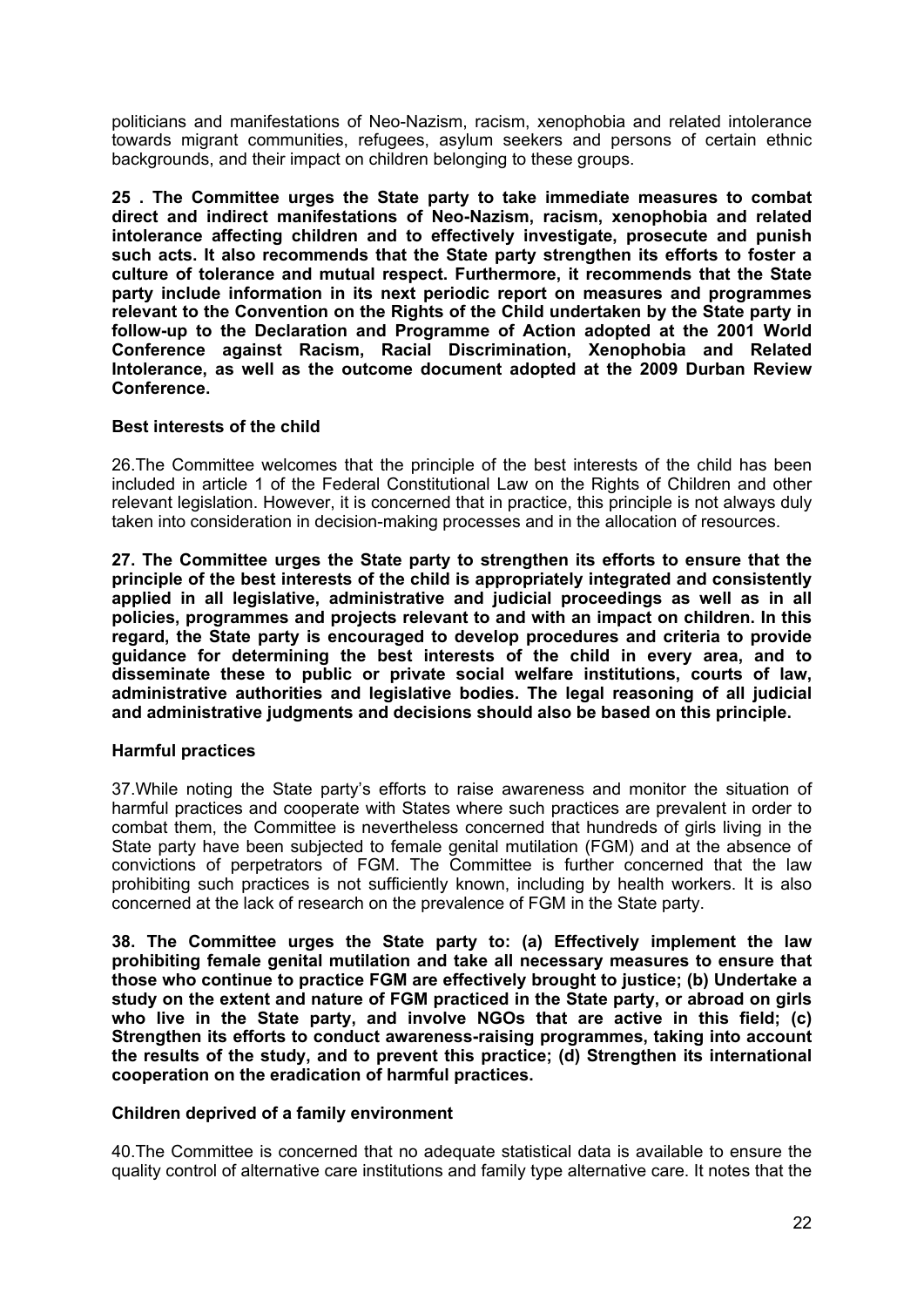monitoring of such institutions falls under the competence of the Länder which have different methods and practices. The Committee is also concerned that the right of children to quality standards of care and placement was not included in the Federal Constitutional Law on the Rights of Children.

**41. The Committee recommends that the State party take into account the Guidelines for the Alternative Care of Children annexed to the United Nations General Assembly resolution 64/142 of 20 December 2009, adopt measures to regularly monitor and evaluate the conditions in alternative care settings, including by collecting adequate statistical data, disaggregated by sex, gender and geographic location. The Committee also recommends that the quality standards in alternative care settings be strictly regulated by law and effectively enforced.**

#### **Asylum-seeking and refugee children**

54.The Committee notes that the Aliens Law Amendment Act of 2011 prohibits the placement of children under the age of 14 in detention pending deportation, and is concerned that such age limit is too low. It is also concerned that the age determination methods applied to unaccompanied refugee and asylum-seeking children in the State party may not be in conformity with the guidance set out in the Committee'<sup>s</sup> general comment No. 6 (2005) on treatment of unaccompanied and separated children outside their country of origin. The Committee is further concerned that some Länder such as Carinthia and Styria do not systematically comply with the Supreme Court decision of 2005 that unaccompanied refugee children must be provided with <sup>a</sup> legal guardian.

**55. The Committee urges the State party to ensure that children under the age of 14 are not placed in detention under any circumstances, and use administrative detention of unaccompanied refugee and asylum-seeking children above 14 years only as <sup>a</sup> measure of last resort when non-custodial alternatives to detention are unavailable. The Committee further urges the State party to ensure that detention conditions are of <sup>a</sup> non-punitive character and in line with the special status of such children as minors who are not suspected or convicted of any crime. It also urges the State party to ensure that the age determination procedure applied to unaccompanied children is based on scientifically approved methods, as recommended in general comment No. 6 (2005), and that each unaccompanied child is provided with <sup>a</sup> legal guardian.**

# **Children in armed conflict**

56.While noting the State party'<sup>s</sup> indication during the dialogue that under 18-year old recruits may not participate in any hostilities and in United Nations peacekeeping operations, the Committee remains concerned that Section 9, paragraph 2, of the National Defence Act sets the minimum age of voluntary recruitment at 17 years. The Committee also notes with concern that students from age 14 are trained on the use of small arms at the Vienna military academy ("Militärrealgymnasium"), albeit on an extracurricular basis.

**57. The Committee reiterates its recommendation (CRC/C/OPAC/AUT/CO/1, para. 6) that the State party consider the possibility of increasing the minimum age for voluntary recruitment to 18 years. It also recommends that the State party ensure that the education of child cadets at military academies is free from any form of arms training and military drill and consistent with the aims of education, as recognized in article 29 of the Convention and in its general comment No. 1 (2001).**

#### **Sale, trafficking and abduction**